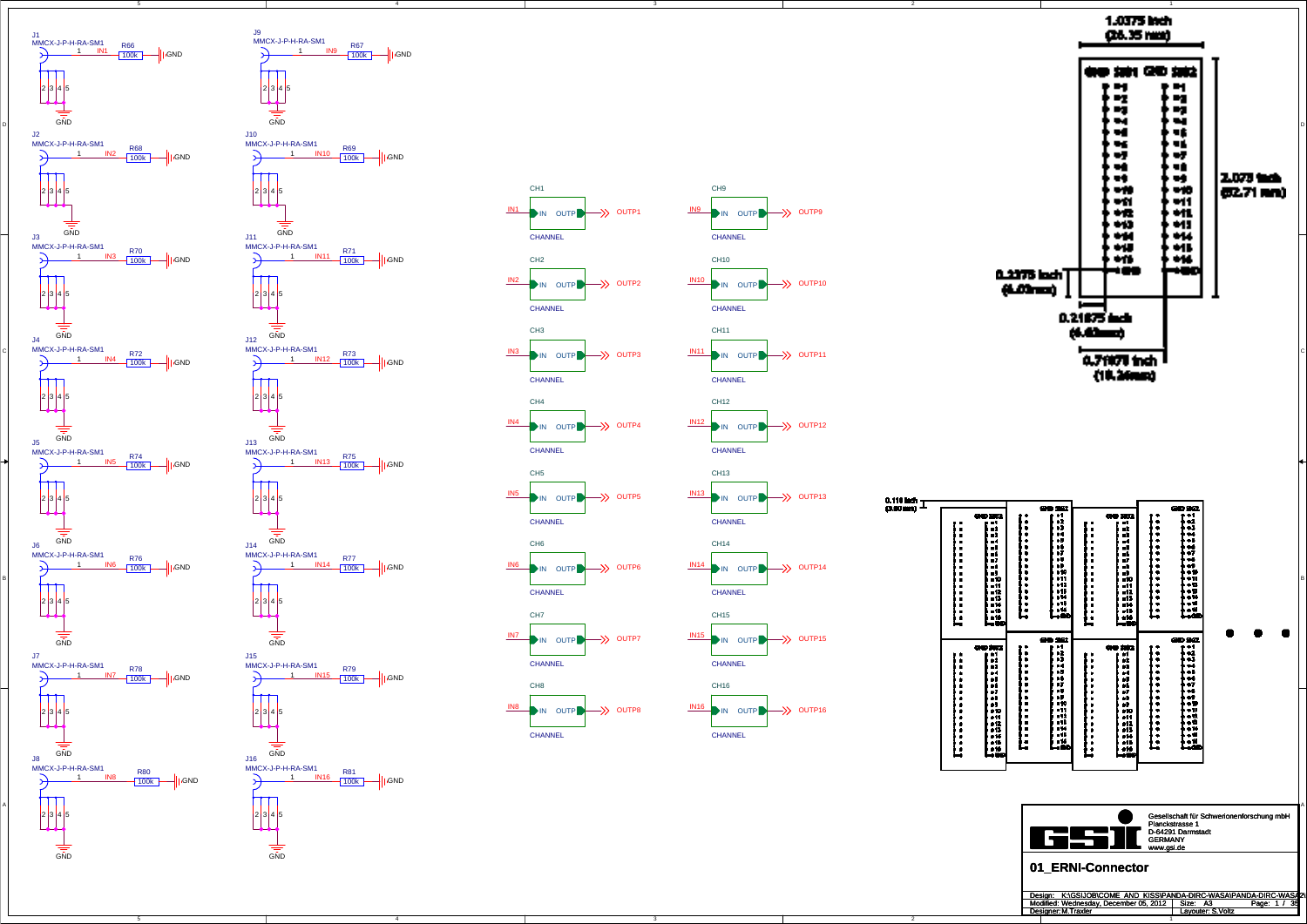3

C



**Nur bestücken nach Rücksprache mit Entwickler**

SPI\_OUT\_PSPI\_CLK\_PSPI\_CS\_P

SPI\_OUT\_NSPI\_CLK\_NSPI\_CS\_N

CON1

CON3CON5CON7CON9CON11CON13CON15CON17CON19CON21CON23CON25CON27CON29CON31

ن<br>الحککا

SPI\_IN\_P

PWM1

PWM2

PWM7 PWM8

PWM3 PWM4

PWM6

PWM5



Vreg

Gesellschaft für Schwerionenforschung mbH Planckstrasse 1 D-64291 Darmstadt GERMANY www.gsi.de

Design: Modified: Size: / Page: Designer: Layouter: A2 2 35 M.Taxler S.Voltz Wednesday, December 05, 2012 K:\GSIJOB\COME\_AND\_KISS\PANDA-DIRC-WASA\PANDA-DIRC-WASA2\PADIWA

**02\_FPGA-Logic**













|                                                                                                                                          |                                                                                                                                                                     |                   | DAC1                         |                              |
|------------------------------------------------------------------------------------------------------------------------------------------|---------------------------------------------------------------------------------------------------------------------------------------------------------------------|-------------------|------------------------------|------------------------------|
|                                                                                                                                          |                                                                                                                                                                     | REF1              | DAC_OUT<br>PWM_IN            | PWM1                         |
|                                                                                                                                          |                                                                                                                                                                     |                   | <b>PWM_DAC</b>               |                              |
|                                                                                                                                          |                                                                                                                                                                     |                   | DAC <sub>2</sub>             |                              |
|                                                                                                                                          | UMACH1E                                                                                                                                                             | REF <sub>2</sub>  | DAC OUT<br>PWM IN            | PWM <sub>2</sub>             |
| ŦΤ                                                                                                                                       | <b>BANK4</b>                                                                                                                                                        |                   | PWM_DAC                      |                              |
|                                                                                                                                          | <b>LEFT CENTER</b>                                                                                                                                                  |                   | DAC <sub>3</sub>             |                              |
| LT_FB_T                                                                                                                                  | G1<br>⊁<br>PL9A_4_T                                                                                                                                                 | REF3              | DAC_OUT<br>PWM_IN            | PWM3                         |
| $LC_FB_C$<br>LT_IN_T                                                                                                                     |                                                                                                                                                                     |                   | PWM_DAC                      |                              |
| LC_IN_C                                                                                                                                  |                                                                                                                                                                     |                   | DAC4                         |                              |
| $T5_0$                                                                                                                                   | $\times$<br>PL10C_4_PCLKT4_0_T<br>$\times$                                                                                                                          | REF4              | DAC_OUT<br>PWM_IN            | PWM4                         |
| $C5_0$ <sub>C</sub>                                                                                                                      | $\frac{13}{12}$ PL10C_4_PCLKT4_0_T<br>DL10D_4_PCLKC4_0_C<br>K1<br>H5<br>PL13B_4_C<br>H5<br>PL13B_4_C<br>$\times$<br>$\times$                                        |                   | <b>PWM_DAC</b>               |                              |
|                                                                                                                                          | $\times$<br>⊁                                                                                                                                                       |                   | DAC <sub>5</sub>             |                              |
|                                                                                                                                          | H5<br>14<br>PL130_4_C<br>R3<br>PL140_4_C<br>DE140_4_T<br>R6<br>PL140_4_T<br>PL140_4_C<br>PL140_4_C<br>$\times$<br>$\times$                                          | REF <sub>5</sub>  | DAC OUT<br>PWM IN            | PWM <sub>5</sub>             |
|                                                                                                                                          | $\times$<br>⊁                                                                                                                                                       |                   | PWM_DAC                      |                              |
|                                                                                                                                          | LCMXO2-4000HC-4FTG256C                                                                                                                                              |                   | DAC6                         |                              |
|                                                                                                                                          |                                                                                                                                                                     | REF <sub>6</sub>  | DAC_OUT<br>PWM_IN            | PWM <sub>6</sub>             |
| 2-4FTG256C                                                                                                                               |                                                                                                                                                                     |                   | PWM_DAC                      |                              |
|                                                                                                                                          |                                                                                                                                                                     |                   | DAC7                         |                              |
|                                                                                                                                          |                                                                                                                                                                     | REF7              | DAC_OUT<br>PWM_IN            | PWM7                         |
|                                                                                                                                          |                                                                                                                                                                     |                   | PWM_DAC                      |                              |
|                                                                                                                                          |                                                                                                                                                                     |                   | DAC8                         |                              |
|                                                                                                                                          |                                                                                                                                                                     | REF8              | DAC OUT<br>PWM IN            | PWM8                         |
|                                                                                                                                          |                                                                                                                                                                     |                   |                              |                              |
|                                                                                                                                          | UMACH1B                                                                                                                                                             |                   | PWM_DAC<br>DAC9              |                              |
|                                                                                                                                          |                                                                                                                                                                     | REF9              |                              | PWM9                         |
|                                                                                                                                          | <b>BANK1</b>                                                                                                                                                        |                   | DAC_OUT<br>PWM_IN<br>PWM_DAC |                              |
|                                                                                                                                          | <b>RIGHT</b>                                                                                                                                                        |                   | DAC10                        |                              |
| <b>TEST_LINE0</b><br><b>TEST LINE1</b>                                                                                                   | D14<br>PR2A_1_R_GPLLT_FB_T_DQ0<br>PR2B_1_R_GPLLC_FB_C_DQ0<br>E15                                                                                                    | REF10             |                              | <b>PWM10</b>                 |
| TEST_LINE                                                                                                                                | C15<br>B <sub>16</sub><br><u>B<sub>16</sub></u><br>PR2D_1_C<br>D <sub>16</sub><br>PR2D_1_C                                                                          |                   | DAC_OUT<br>PWM_IN            |                              |
|                                                                                                                                          | PR3A_1_R_GPLLT_IN_T_DQ0<br>PR3B_1_R_GPLLC_IN_C_DQ0<br>F14                                                                                                           |                   | PWM_DAC                      |                              |
|                                                                                                                                          |                                                                                                                                                                     |                   |                              |                              |
|                                                                                                                                          | C16                                                                                                                                                                 | REF11             | DAC11                        | <b>PWM11</b>                 |
|                                                                                                                                          | D <sub>15</sub> PR4C_1_T<br><u>PR4D_1_C</u>                                                                                                                         |                   | DAC_OUT<br>PWM IN            |                              |
| TEST_LINE3<br>TEST_LINE4<br>TEST_LINE6<br>TEST_LINE6<br>TEST_LINE6<br>TEST_LINE9<br>TEST_LINE9<br>TEST_LINE9<br>TEST_LINE9<br>TEST_LINE9 | PR5A_1_T_DQ0<br>PR5B_1_C_DQ0<br>PR5C_1_T<br>F15<br>F13                                                                                                              |                   | PWM_DAC                      |                              |
| TEST_LINE11<br>TEST_LINE12                                                                                                               | G12 PR5D_1_C<br>PR6A_1_T_DQ0                                                                                                                                        |                   | DAC12                        | <b>PWM12</b>                 |
| <b>TEST LINE13</b><br>TEST_LINE14<br><b>TEST_LINE15</b>                                                                                  | F16<br>PR6B_1_C_DQ0<br>F12<br>PR6C_1_T                                                                                                                              | REF12             | DAC_OUT<br>PWM_IN            |                              |
|                                                                                                                                          | G13<br>PR6D_1_C                                                                                                                                                     |                   | PWM_DAC                      |                              |
|                                                                                                                                          | <del>915</del><br><del>92014</del><br><del>92014</del><br>92011 PR8B 1 C_DQ0<br>92011 PR8B 1 C_DQ0                                                                  |                   | DAC13                        |                              |
|                                                                                                                                          |                                                                                                                                                                     | REF13             | DAC_OUT<br>PWM_IN            | PWM13                        |
|                                                                                                                                          | PR9B_1_C_DQS0N<br>PR9C_1_T<br>J12                                                                                                                                   |                   | PWM_DAC                      |                              |
|                                                                                                                                          |                                                                                                                                                                     |                   | DAC14                        |                              |
|                                                                                                                                          | X J14<br>X H14<br>X H16<br>X H16<br>PR10B_1_PCLKC1_0_C_DQ0<br>X J16<br>PR10B_1_PCLKC1_0_C_DQ0                                                                       | REF14             | DAC OUT<br>PWM IN            |                              |
|                                                                                                                                          |                                                                                                                                                                     |                   | <b>PWM_DAC</b>               |                              |
|                                                                                                                                          | X 116<br>X 116<br>X 114<br>X 114<br>PR13A_1 T_DQS1<br>X 1746<br>PR13A_1 T_DQS1<br>PR13A_1 T_DQS1                                                                    |                   | DAC15                        |                              |
|                                                                                                                                          | X K16 PR13A_1_1_5 S.<br>X H11 PR13B_1_C_DQS1N<br>X H13 PR13C_1_T                                                                                                    | REF <sub>15</sub> | DAC_OUT<br>PWM_IN            | <b>PWM15</b>                 |
|                                                                                                                                          | X 113<br>X 113<br>RR13D_1_C<br>X K14<br>RR14A_1_T_DQ1<br>X 114<br>PR14P 1<br>PR14B_1_C_DQ1                                                                          |                   | PWM_DAC                      |                              |
| TEMP_LINE>>                                                                                                                              | $X$ $\frac{111}{112}$<br>PR14C_1_T<br>PR14D_1_C                                                                                                                     |                   | DAC16                        |                              |
|                                                                                                                                          | L16 PR14D_1_C<br>$\times$ L14 PR15A_1_T_DQ1<br>$\times$ K13 PR15B_1_C_DQ1<br>$\times$ K12 PR15C_1_T_DQ1<br>$\times$ L15 PR16A_1_T_DQ1<br>$\times$ L15 PR16A_1_T_DQ1 | REF16             | DAC_OUT<br>PWM_IN            | <b>PWM14</b><br><b>PWM16</b> |





JOUT1

8930E-040-178-MS

P  $35 \equiv 36$  SPINN

 $\begin{array}{c|c|c|c|c} 1 & 2 & 2 & 0002 \\ \hline 5 & 5 & - & 6 & 0008 \\ \hline 7 & 7 & - & 8 & 0008 \\ \hline 9 & 9 & - & 16 & 00010 \\ \hline 11 & 13 & - & 14 & 000112 \\ \hline 16 & 15 & - & 16 & 00018 \\ \hline 17 & 17 & - & 20 & 00022 \\ \hline 28 & 23 & - & 24 & 00028 \\ \hline 29 & 29 & - & 26 & 00028 \\ \hline 27 &$ 

 $\frac{2}{4}$  6<br>8<br>10

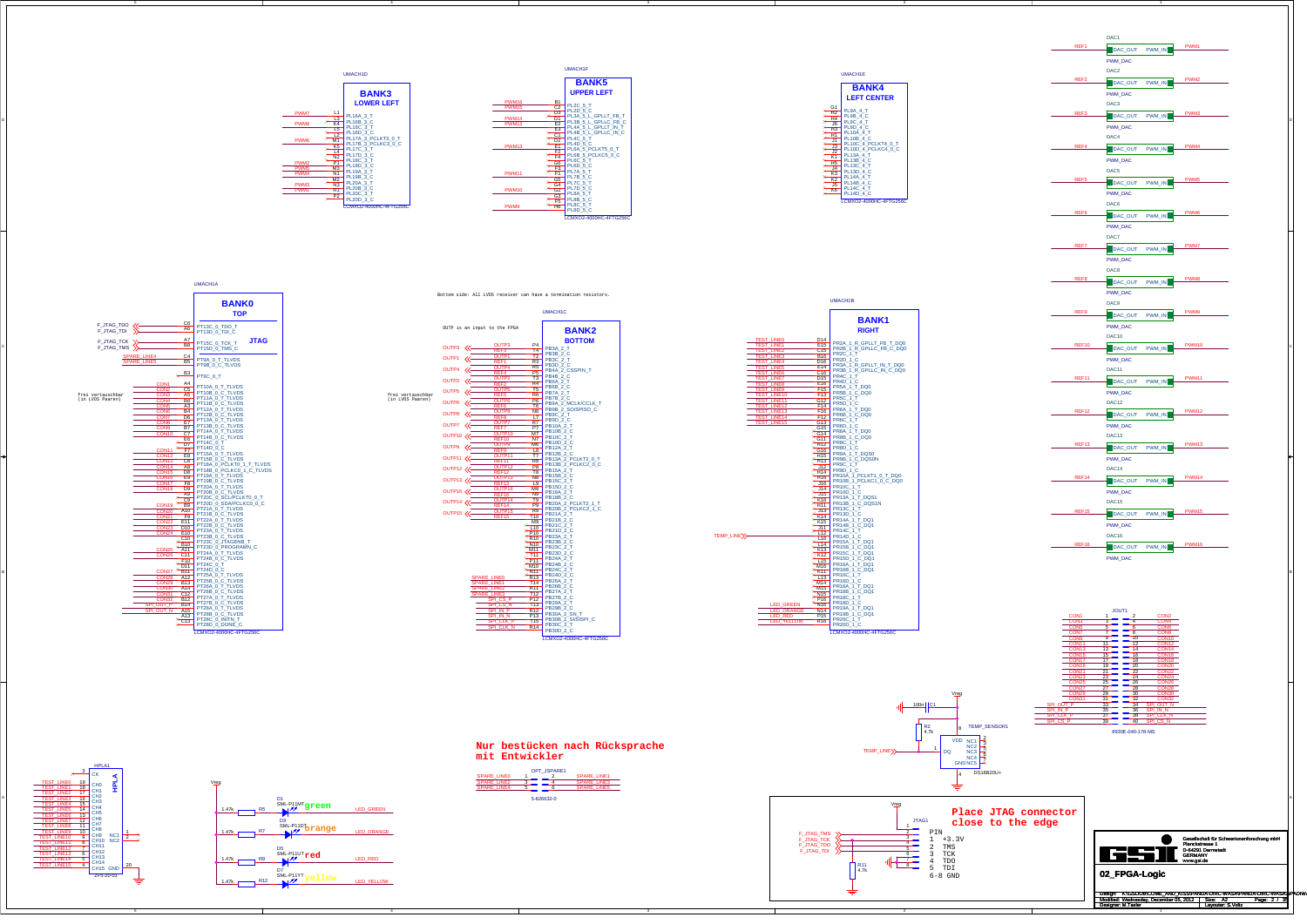



GND34

 $\times$   $A2$  NC

 $M4$ 

 $H7$ 

 $E4$ 

VCCIO<sub>3</sub> VCCIO4 0

VCCIO<sub>5</sub>

VCCIO4\_1

LCMXO2-4000HC-4FTG256C



R15 und R16 Werte ändern













Gesellschaft für Schwerionenforschung mbH Planckstrasse 1<br>Planckstrasse 1<br>D-64291 Darmstadt<br>GERMANY www.gsi.de

| Design: K:\GSIJOB\COME AND KISS\PANDA-DIRC-WASA\PANDA-DIRC-WASA |                   |                 |
|-----------------------------------------------------------------|-------------------|-----------------|
| Modified: Wednesday. December 05, 2012                          | Size: A3          | 35<br>Page: 3 / |
| Designer: M. Traxler                                            | Lavouter: S.Voltz |                 |
|                                                                 |                   |                 |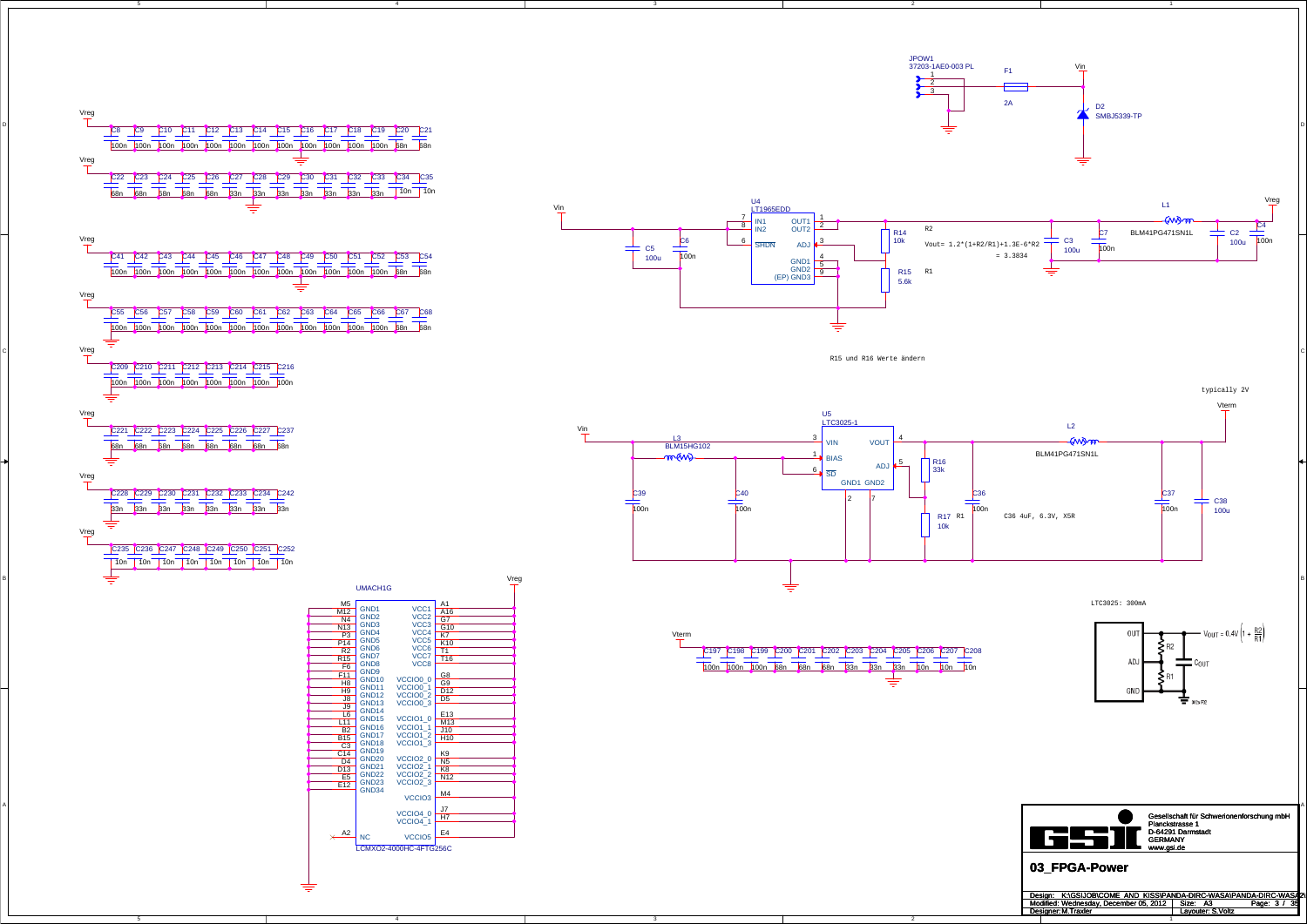5

4

4

3

DI<br>Di

3

2

1

D

C

B



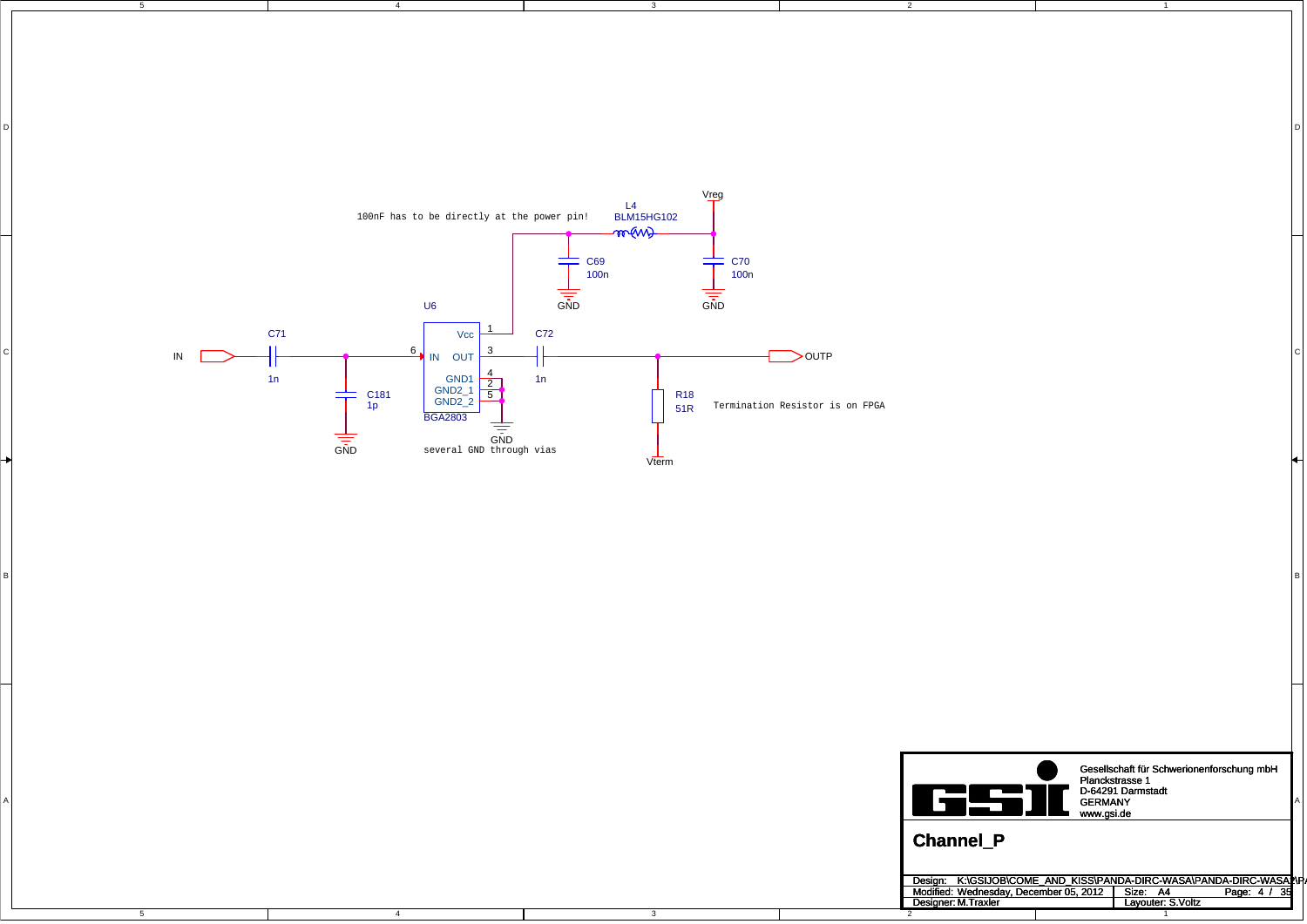5

4

4

3

DI<br>Di

3

2

1

D

C

B



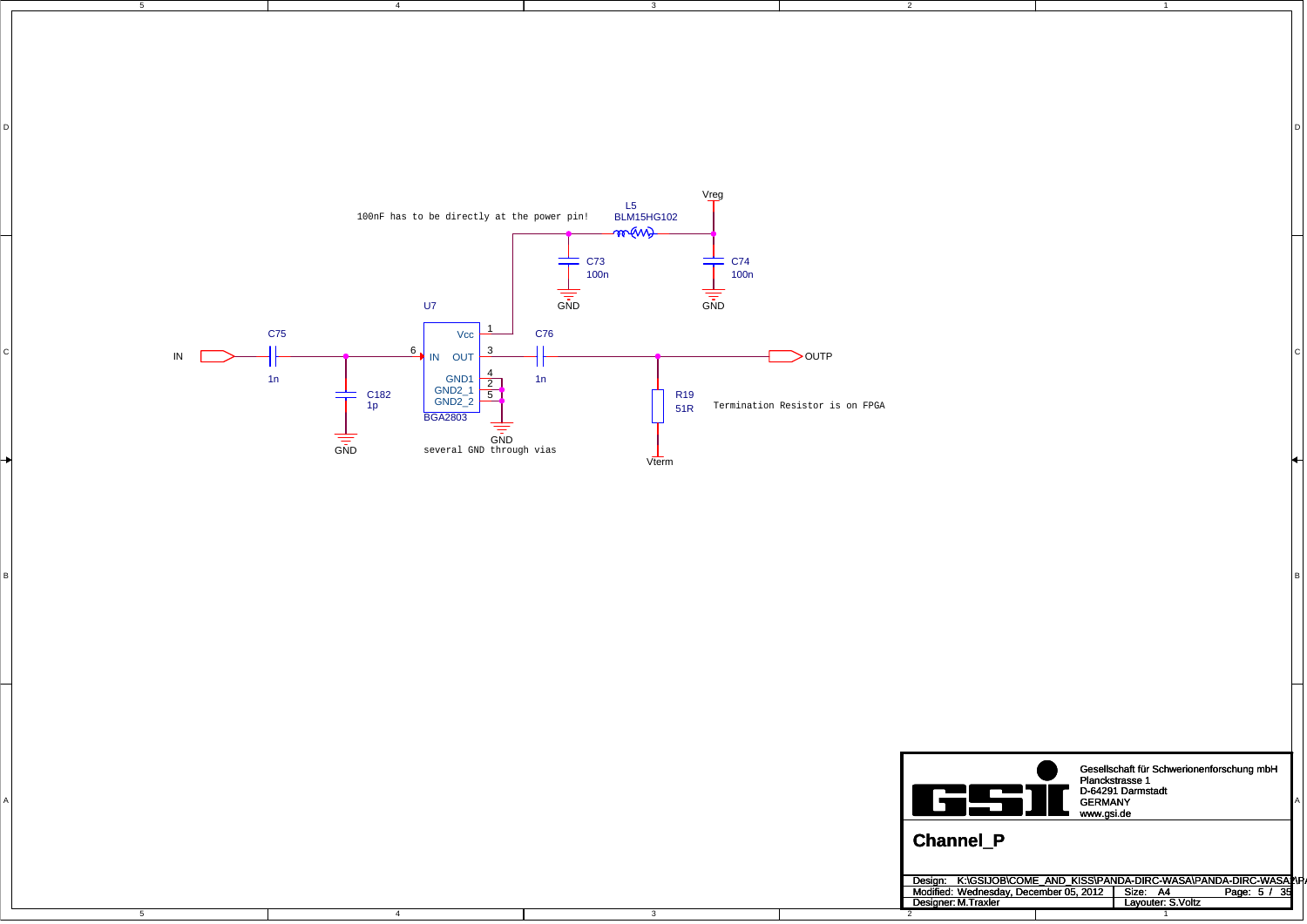5

4

4

3

DI<br>Di

3

2

1

D

C

B



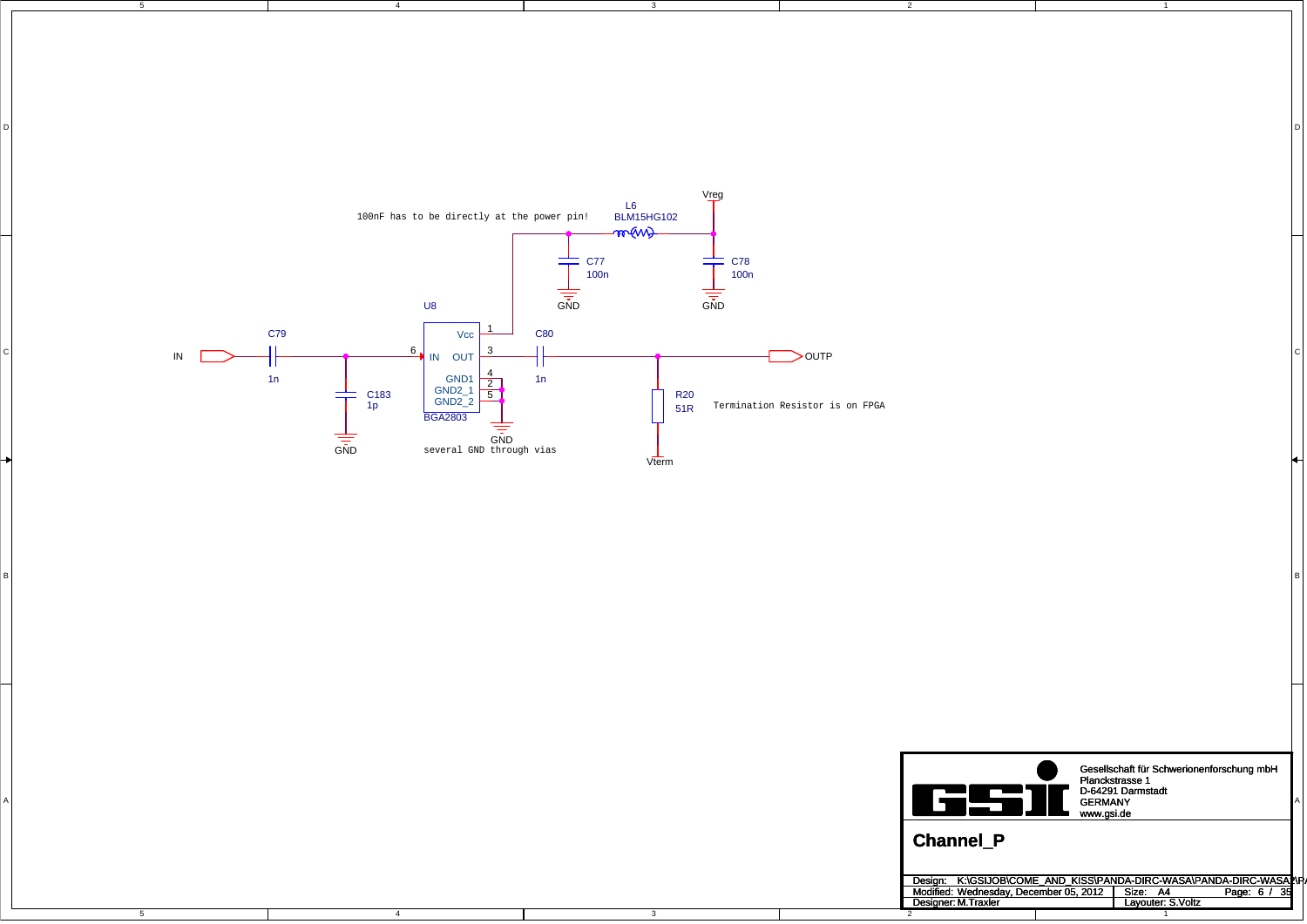5

4

4

3

DI<br>Di

3

2

1

D

C

B



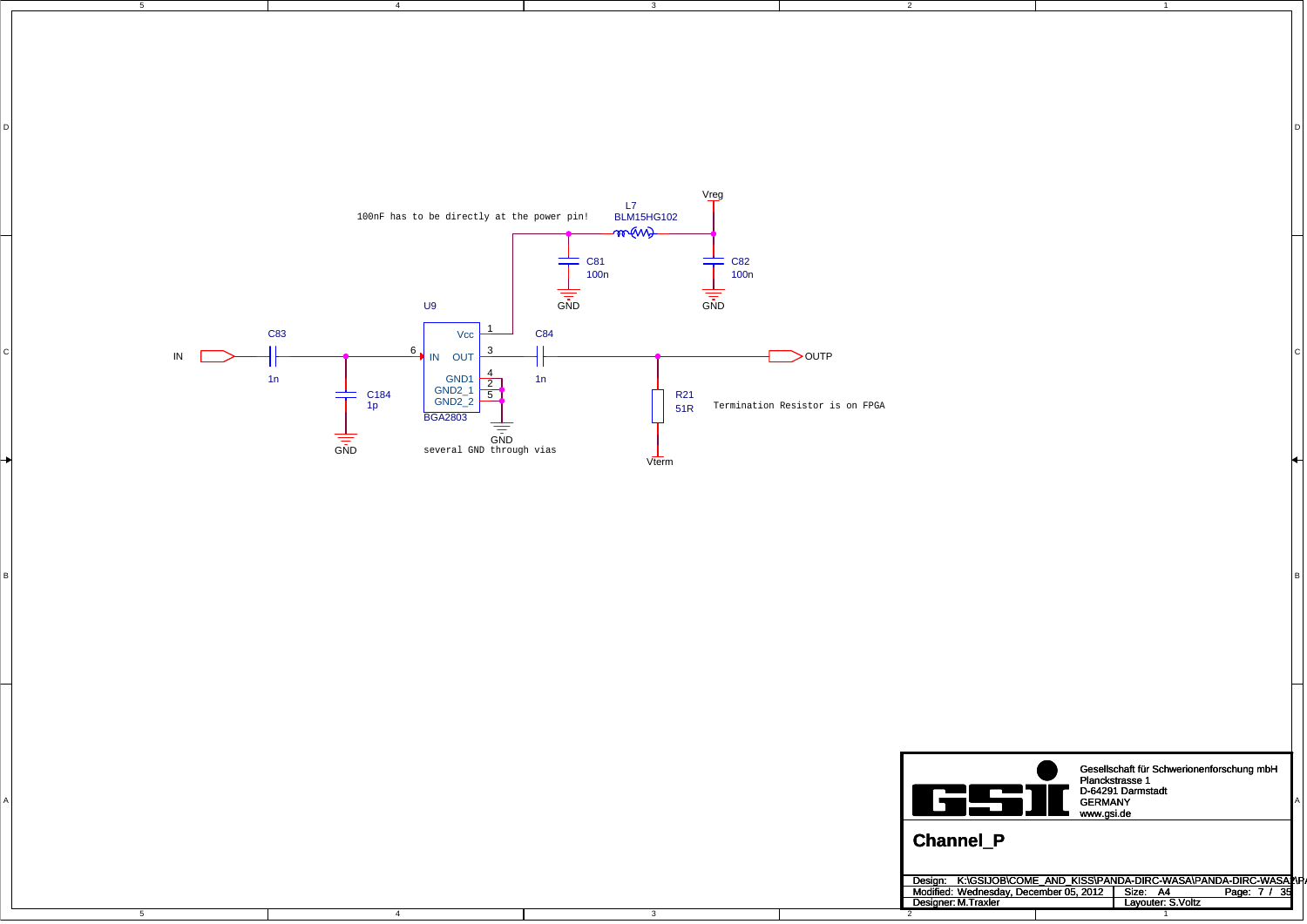5

4

4

3

DI<br>Di

3

2

1

D

C

B



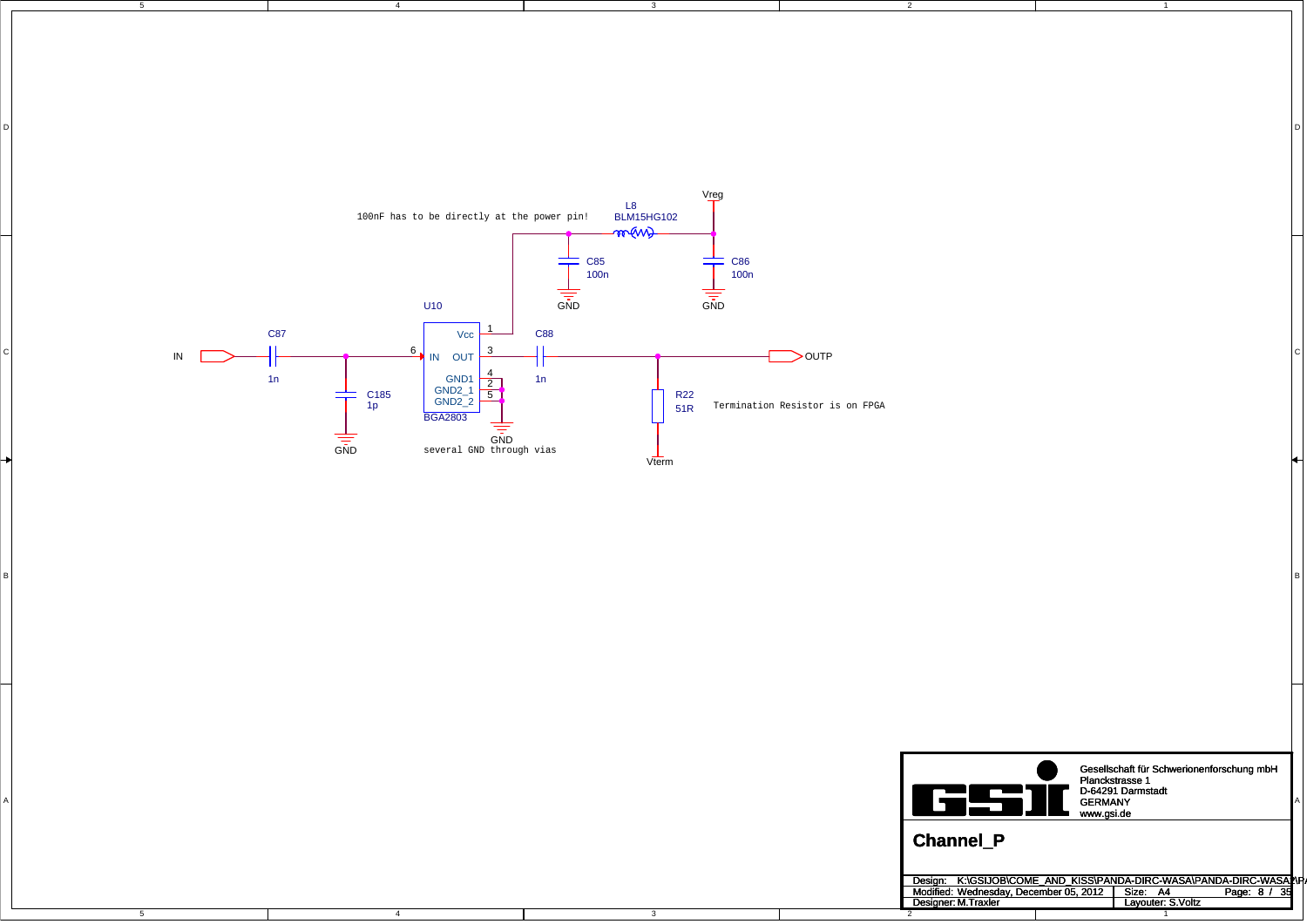5

4

4

3

DI<br>Di

3

2

1

D

C

B



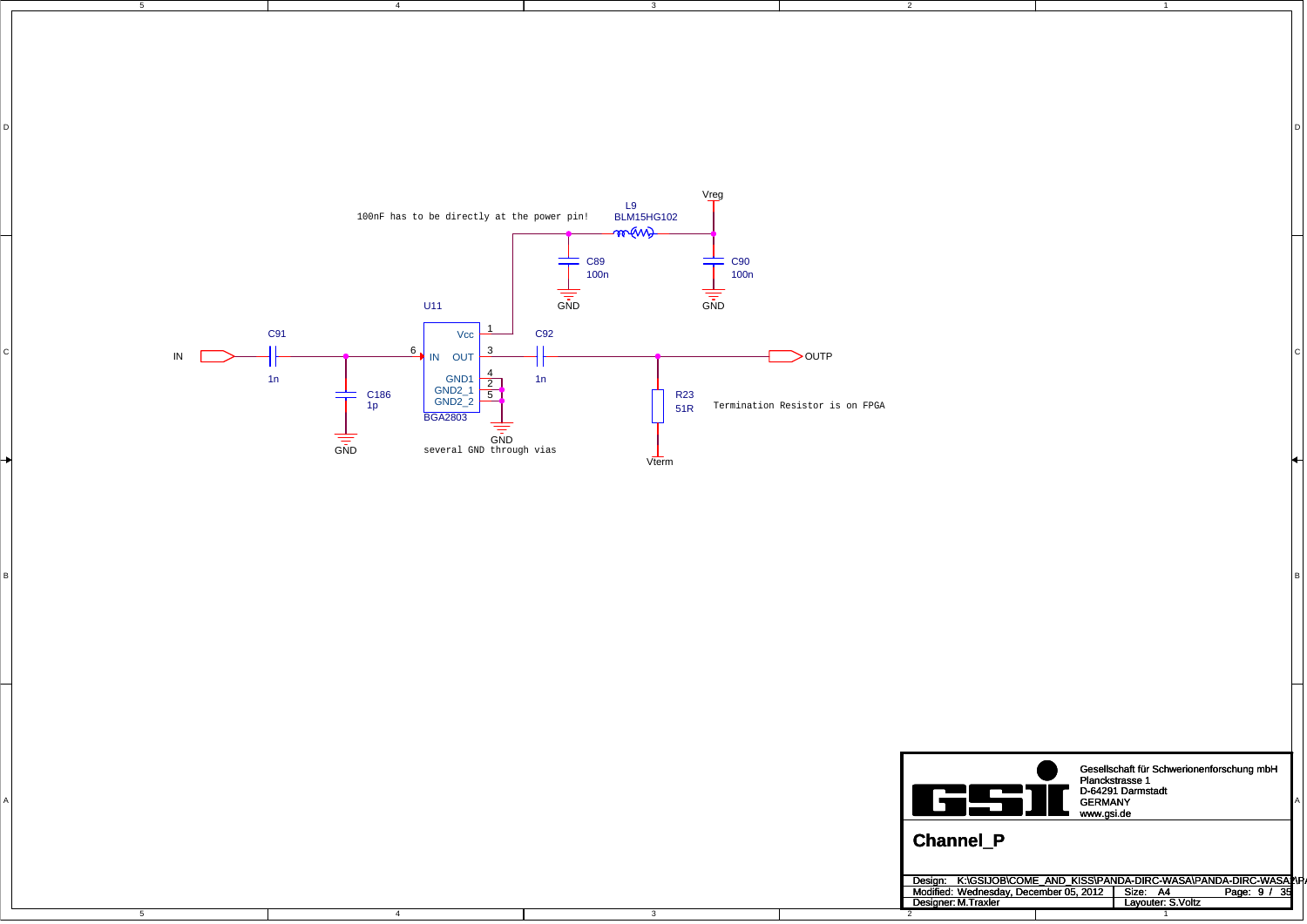5

4

4

3

DI<br>Di

3

2

1

D

C

B



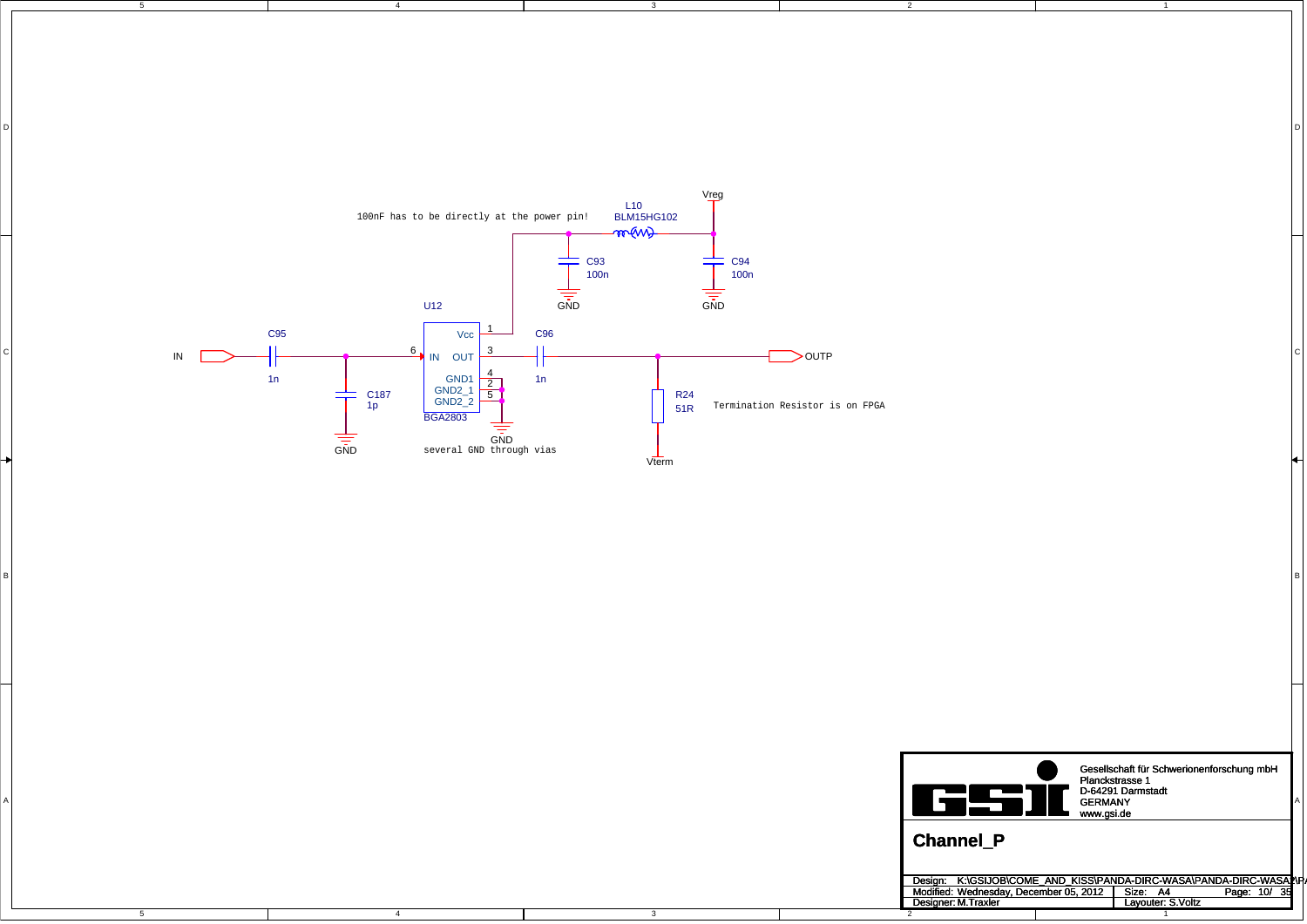5

4

4

3

DI<br>Di

3

2

1

D

C

B



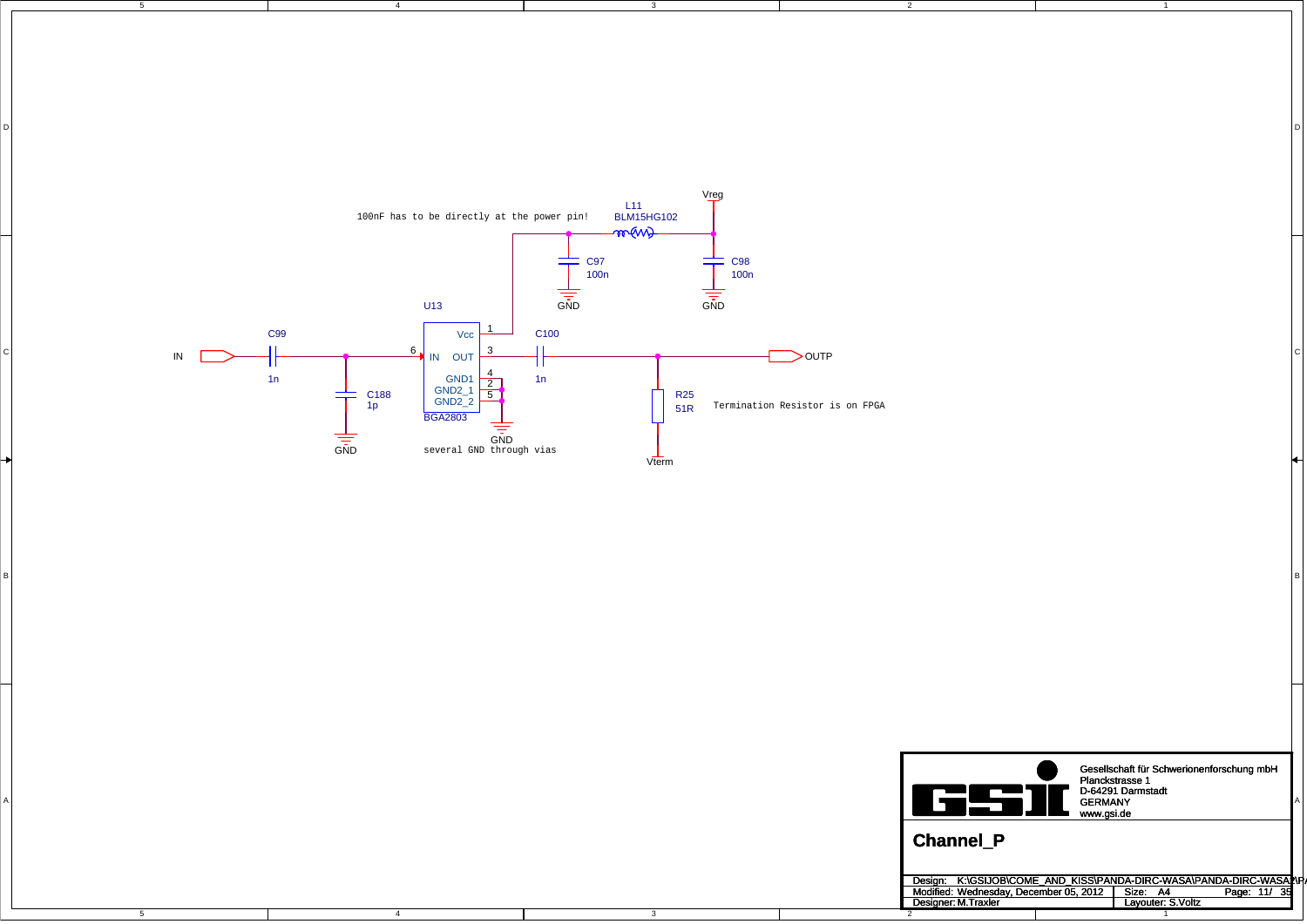5

4

4

3

DI<br>Di

3

2

1

D

C

B



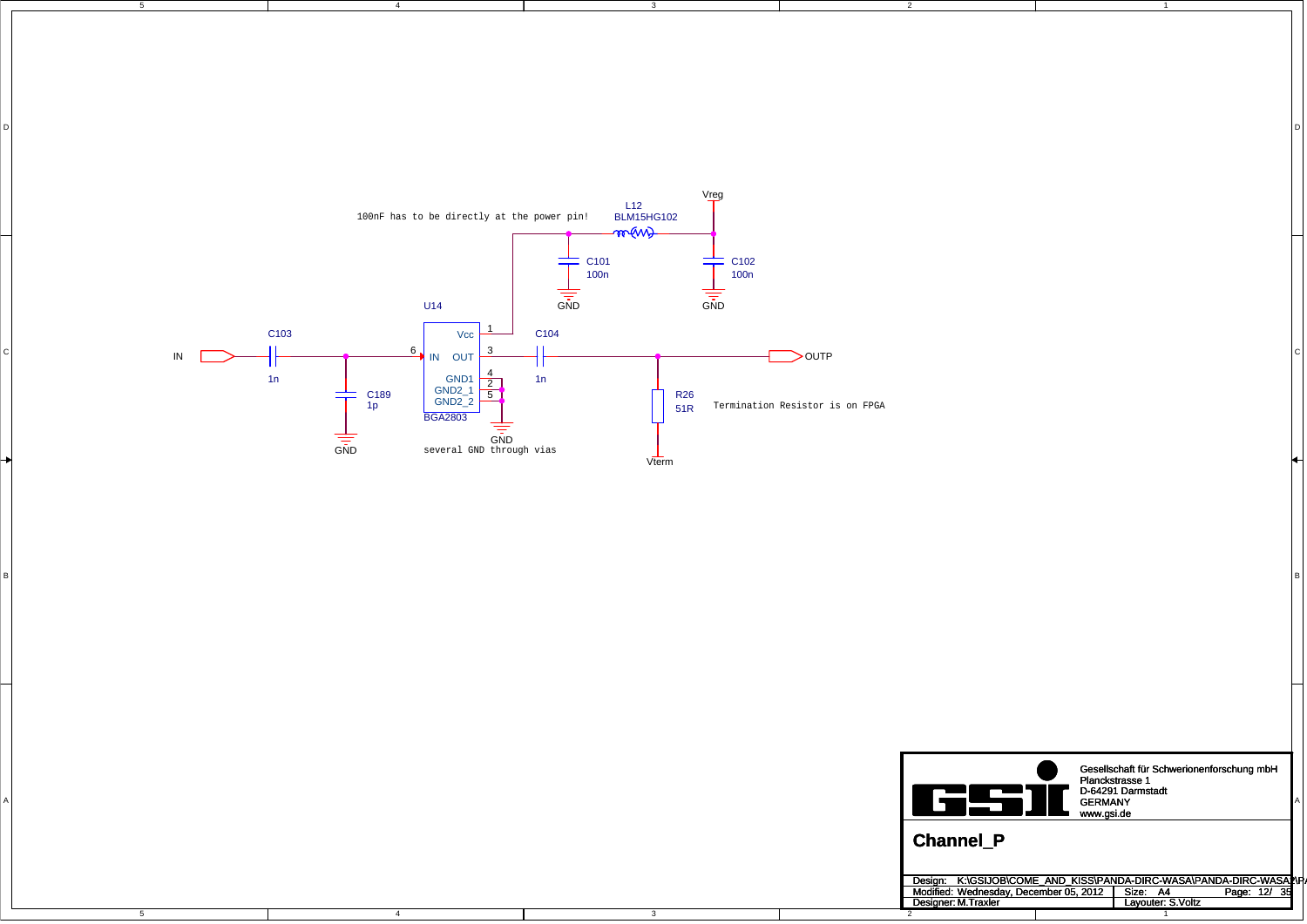5

4

4

3

DI<br>Di

3

2

1

D

C

B



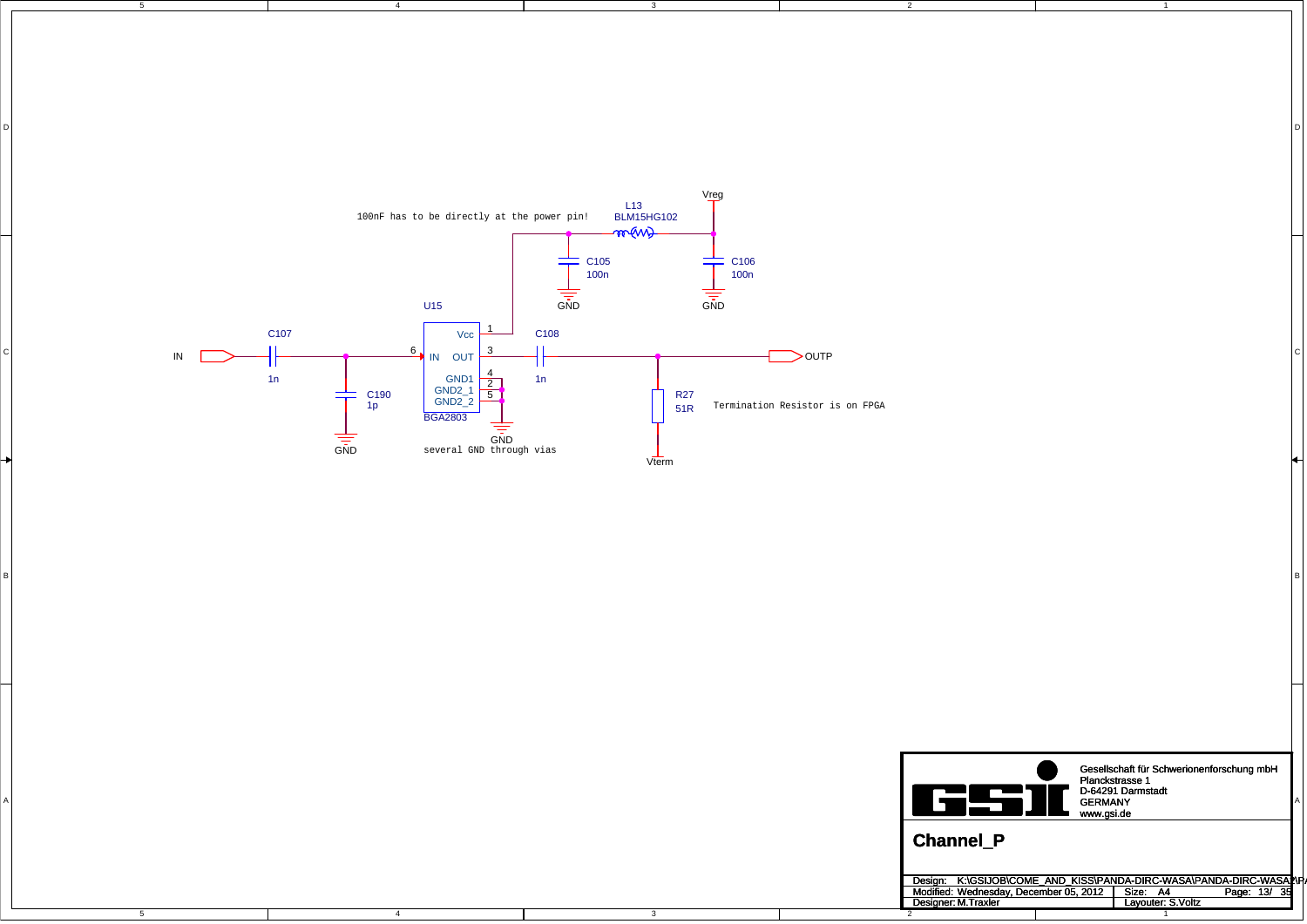5

4

4

3

DI<br>Di

3

2

1

D

C

B



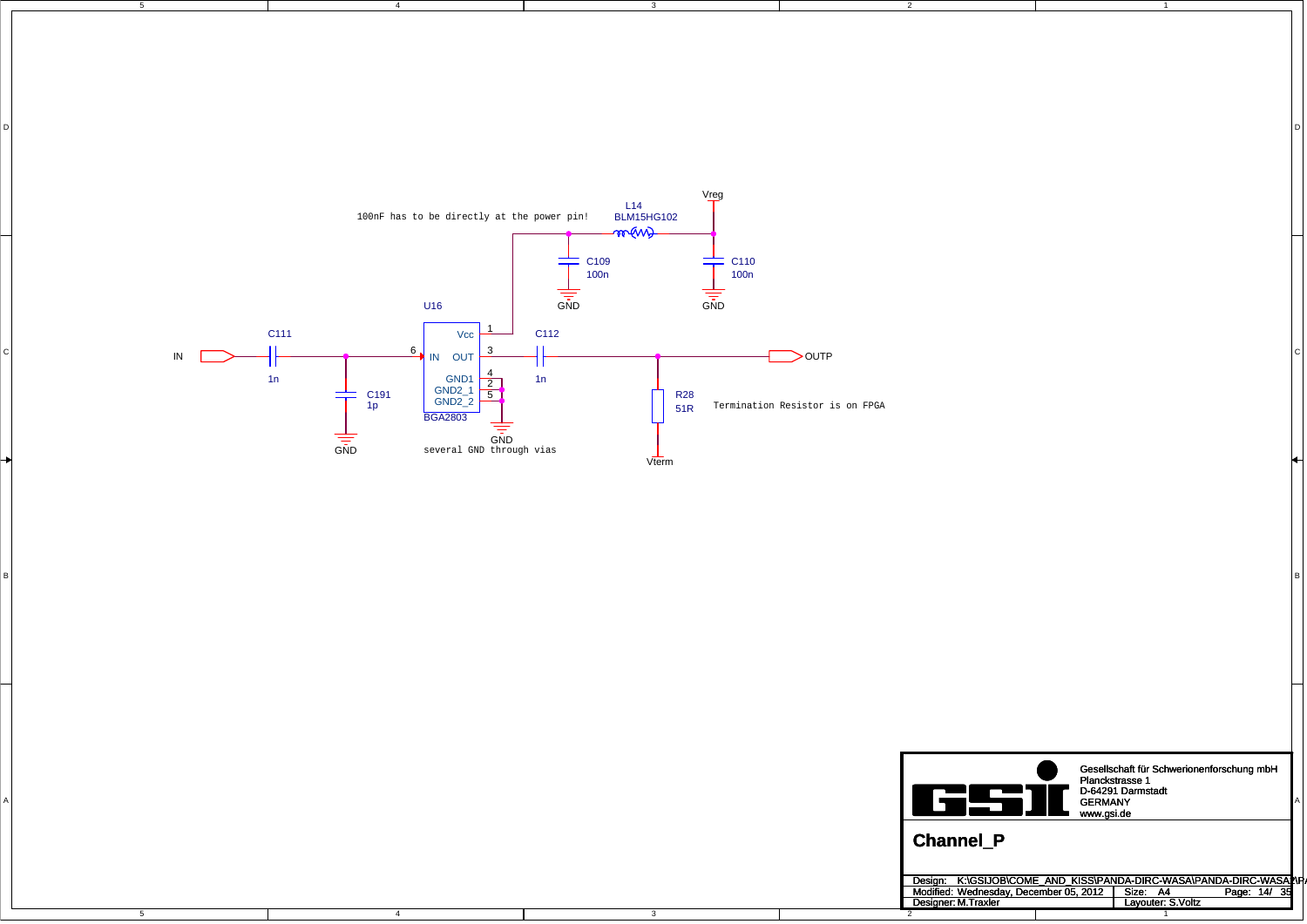5

4

4

3

DI<br>Di

3

2

1

D

C

B



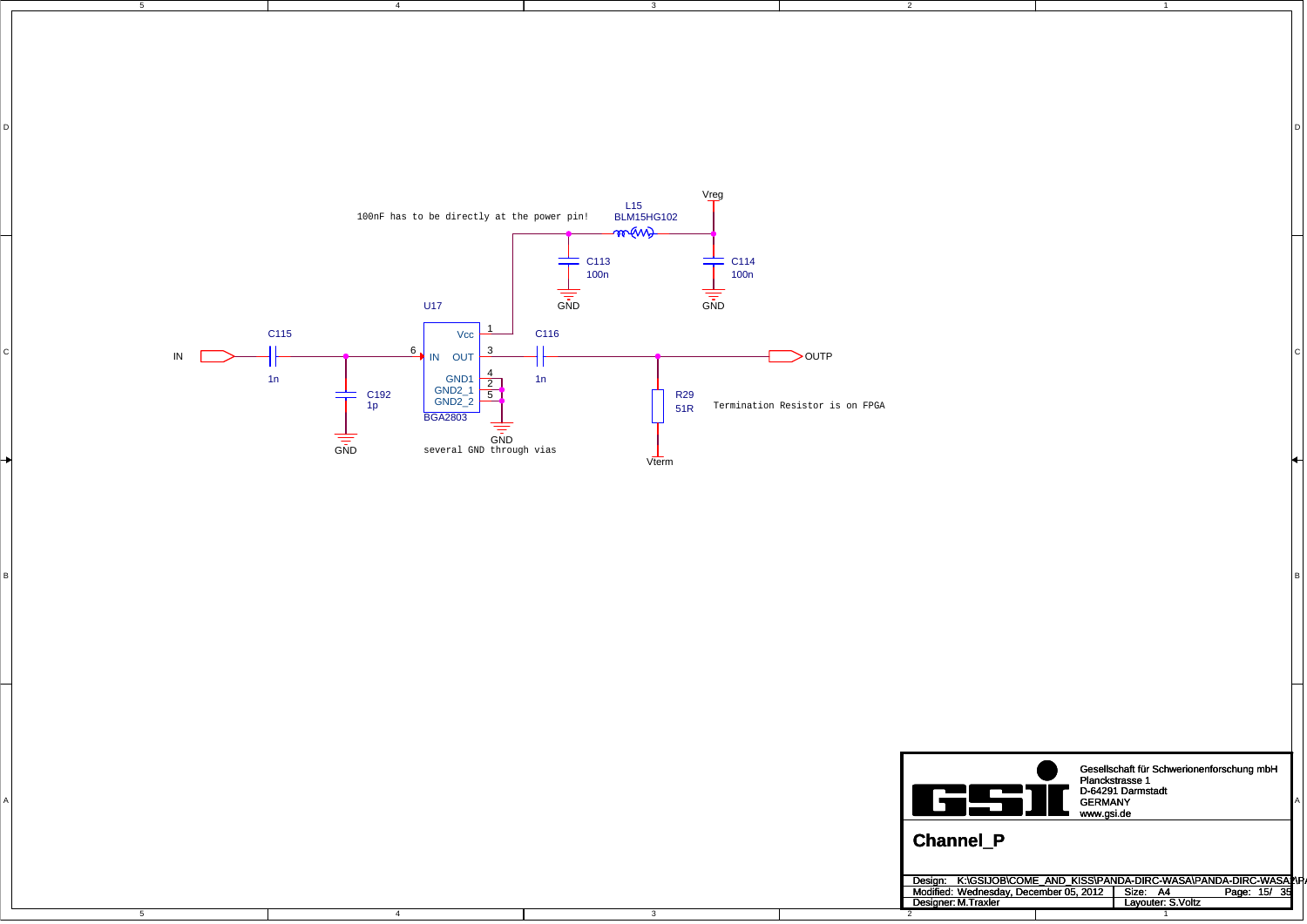5

4

4

3

DI<br>Di

3

2

1

D

C

B



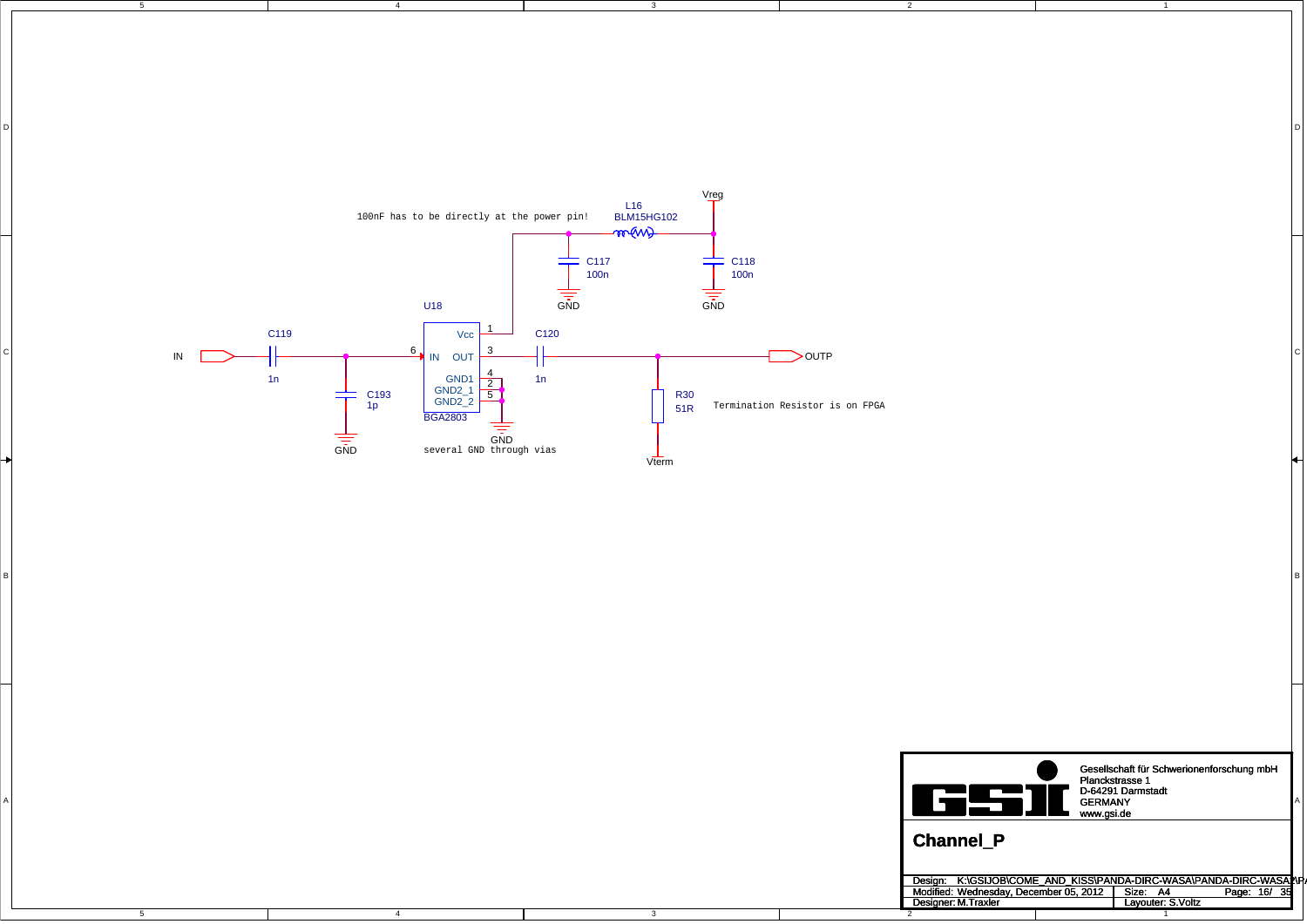5

4

4

3

DI<br>Di

3

2

1

D

C

B



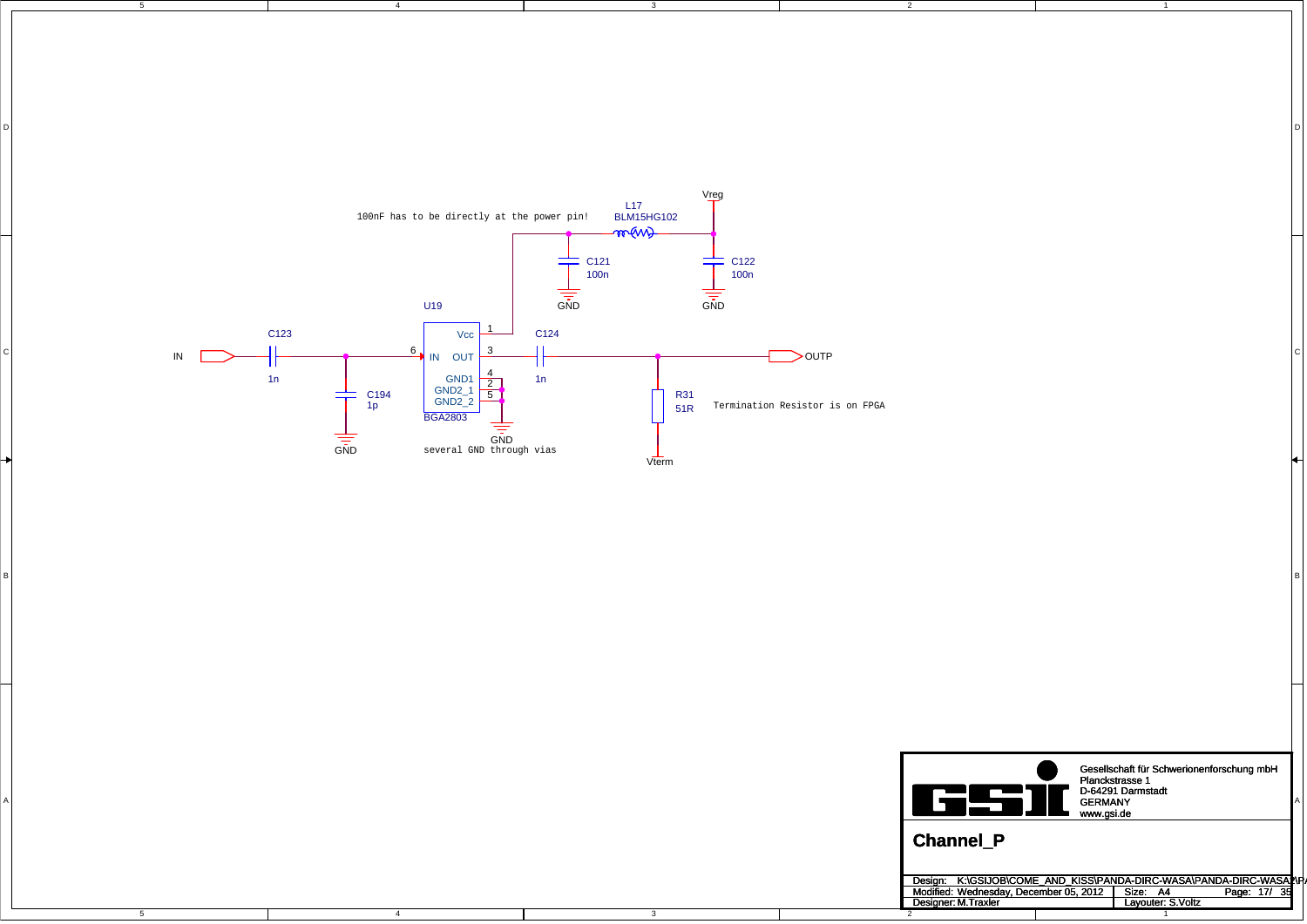5

4

4

3

DI<br>Di

3

2

1

D

C

B



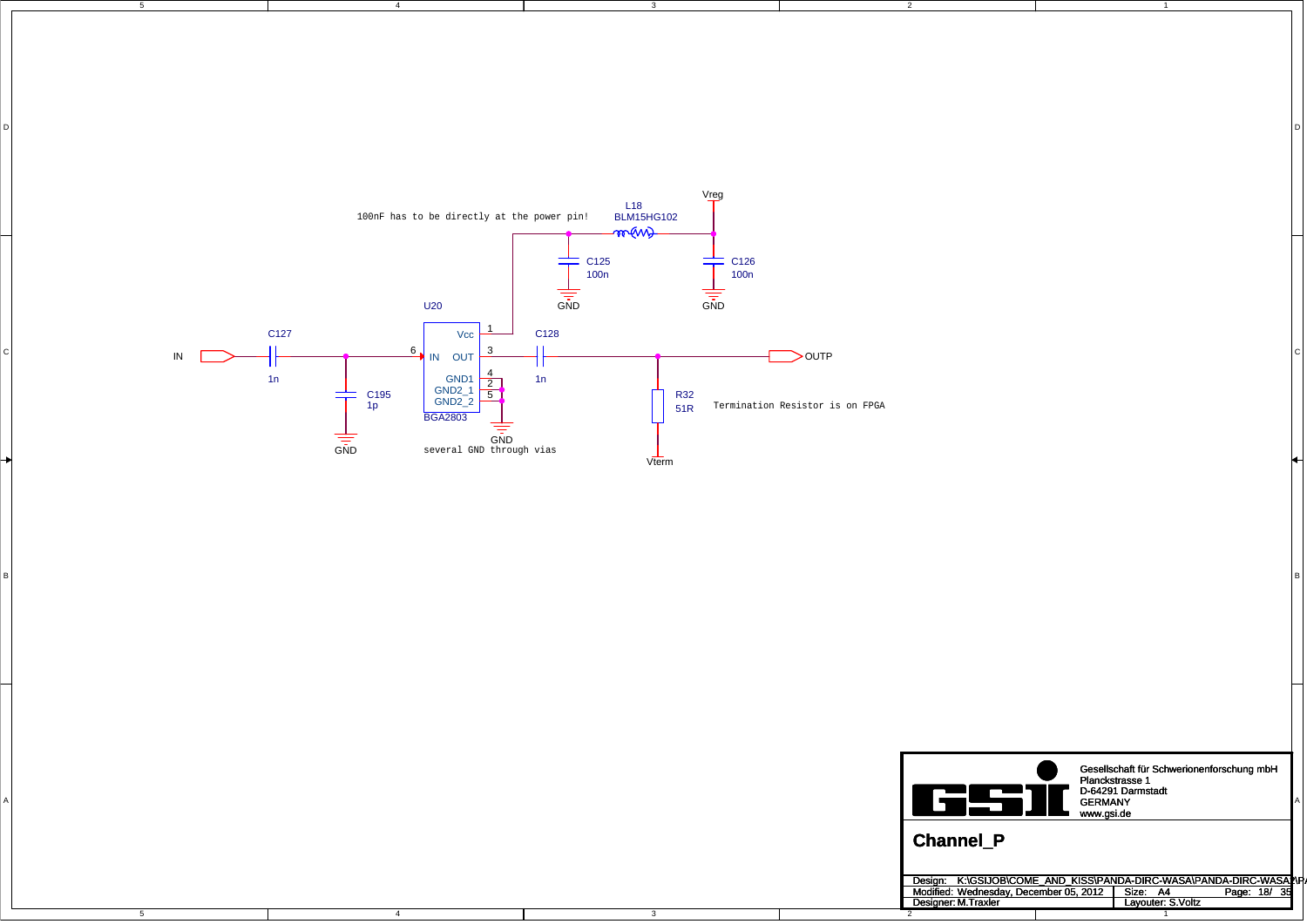5

4

4

3

DI<br>Di

3

2

1

D

C

B



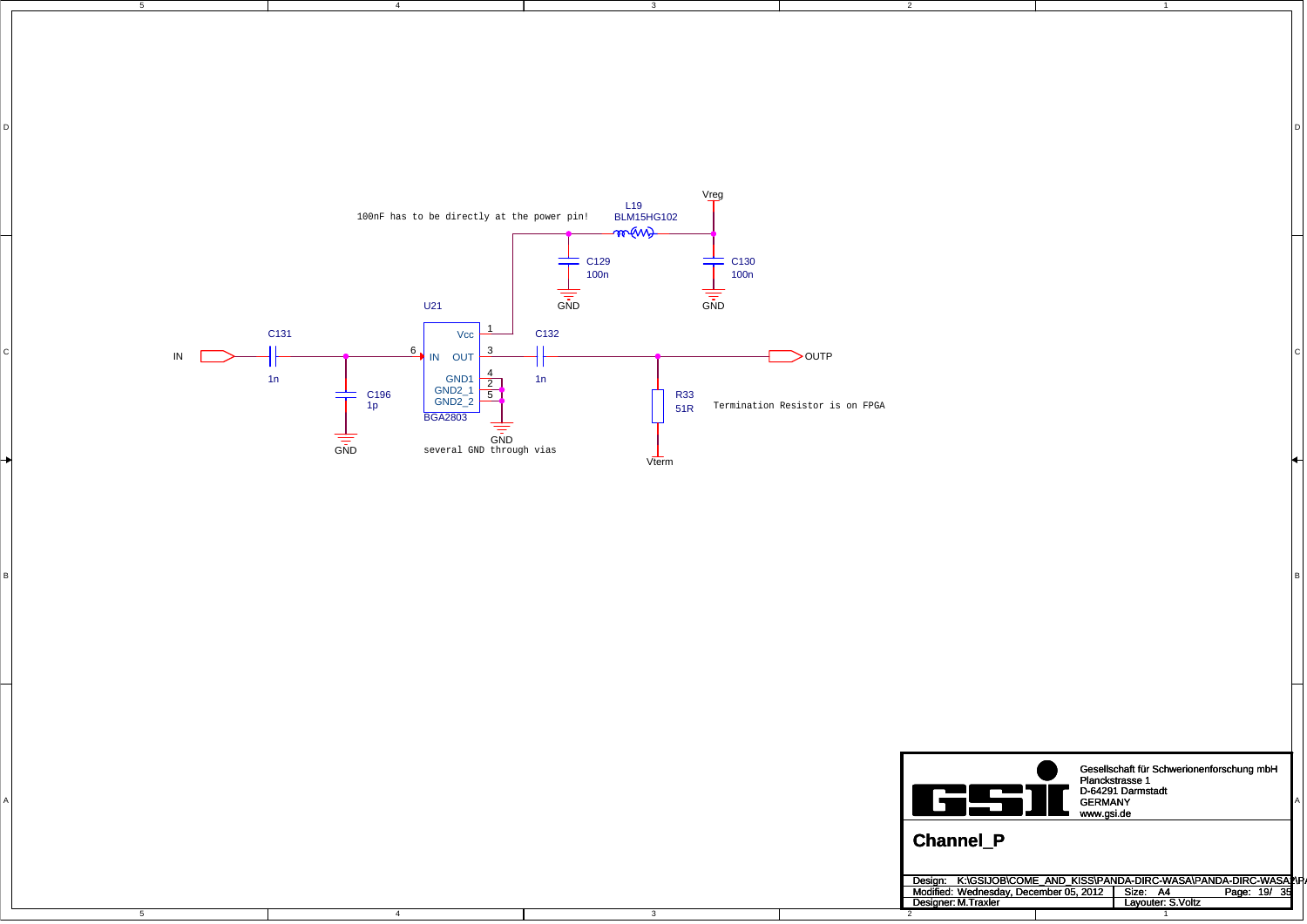4

4

5

3

D<br>D

 $\mathsf{C}$ 

B<br>B

3

2

2

C

A

A



Design: Modified: Size: / Page: Designer: Layouter: A3 20 35 M.Traxler S.Voltz Wednesday, December 05, 2012 K:\GSIJOB\COME\_AND\_KISS\PANDA-DIRC-WASA\PANDA-DIRC-WASA2\P

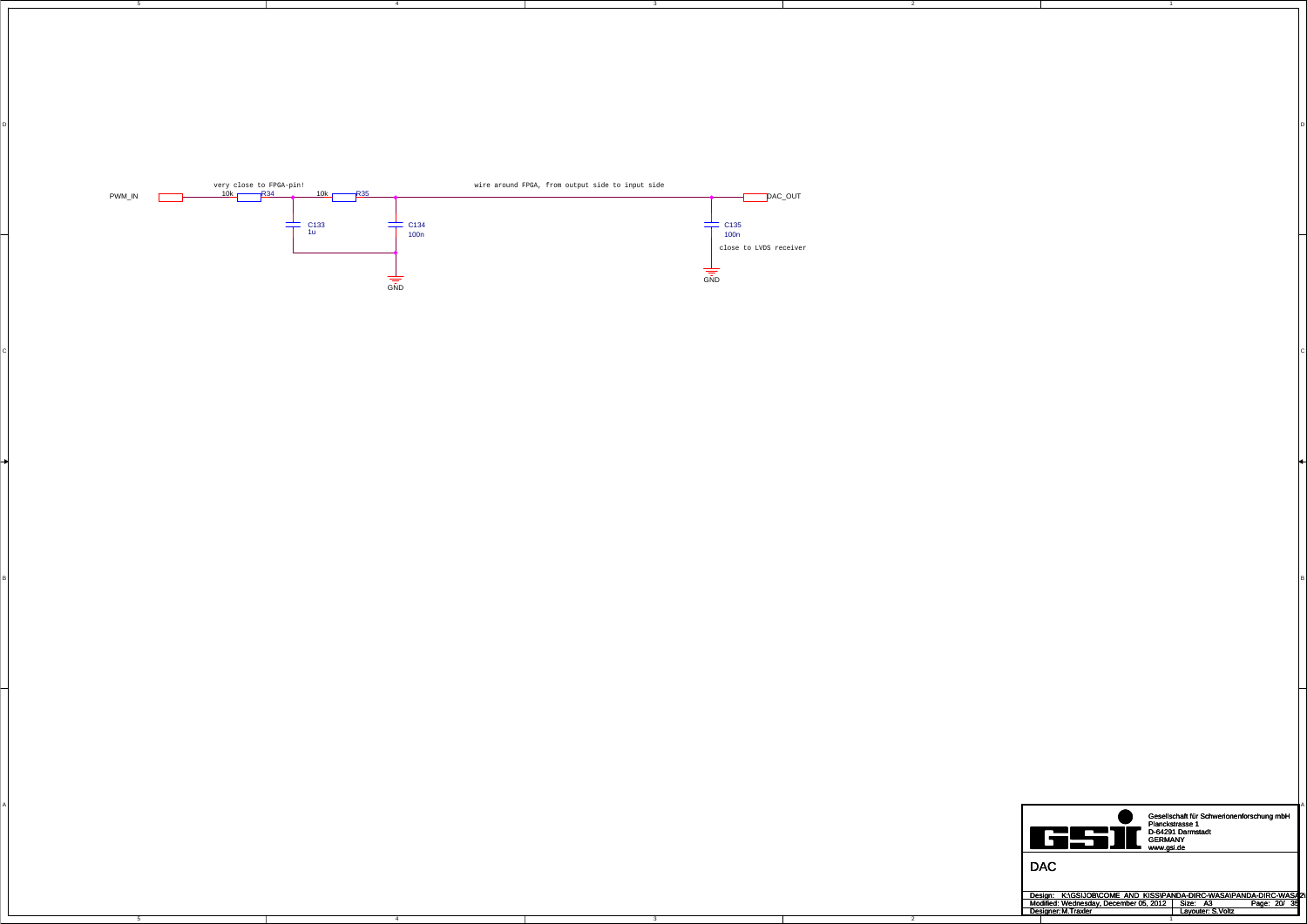4

4

5

3

D<br>D

 $\mathsf{C}$ 

B<br>B

3

2

2

C

A



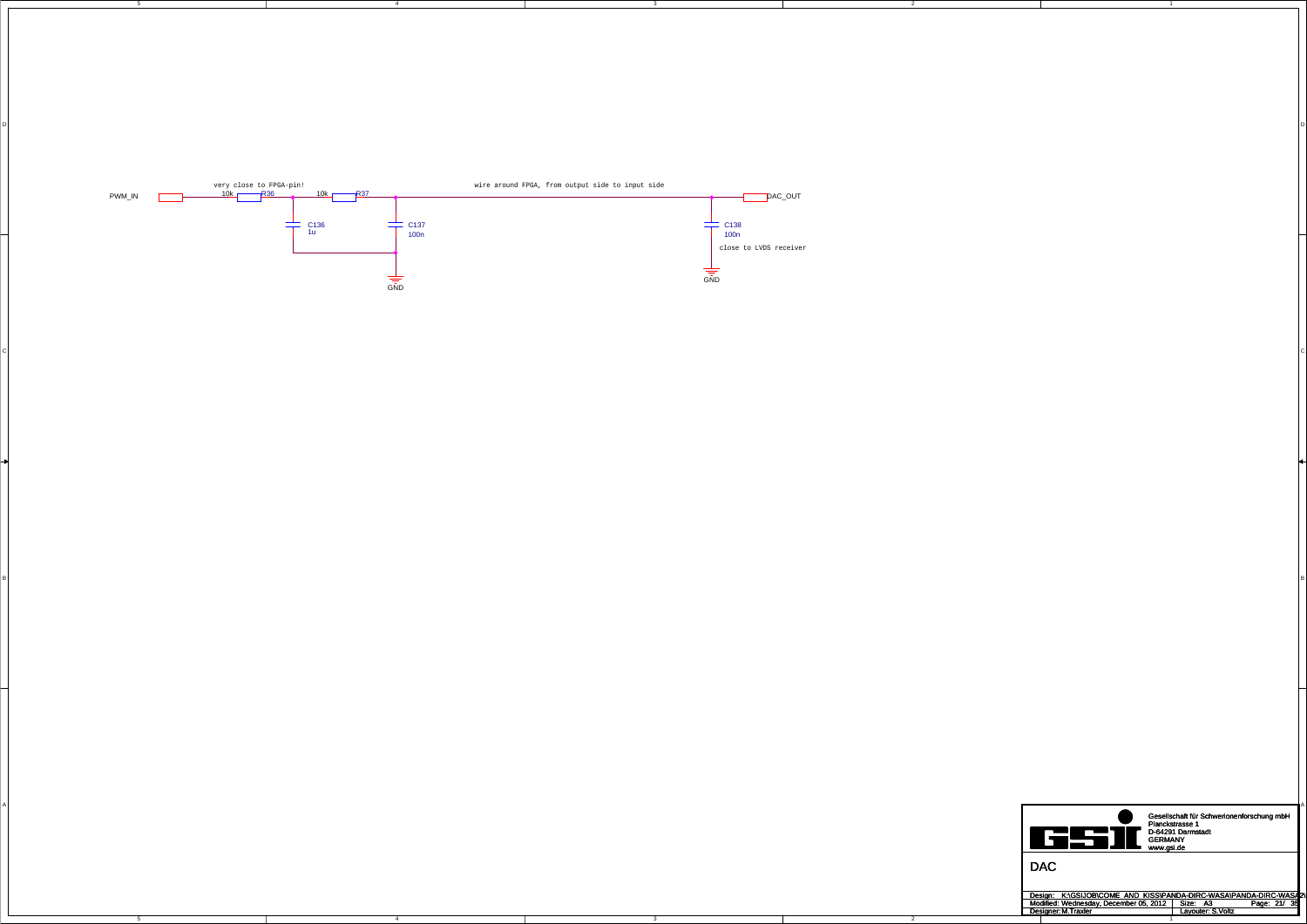4

4

5

3

D<br>D

 $\mathsf{C}$ 

B<br>B

3

2

2

C

A



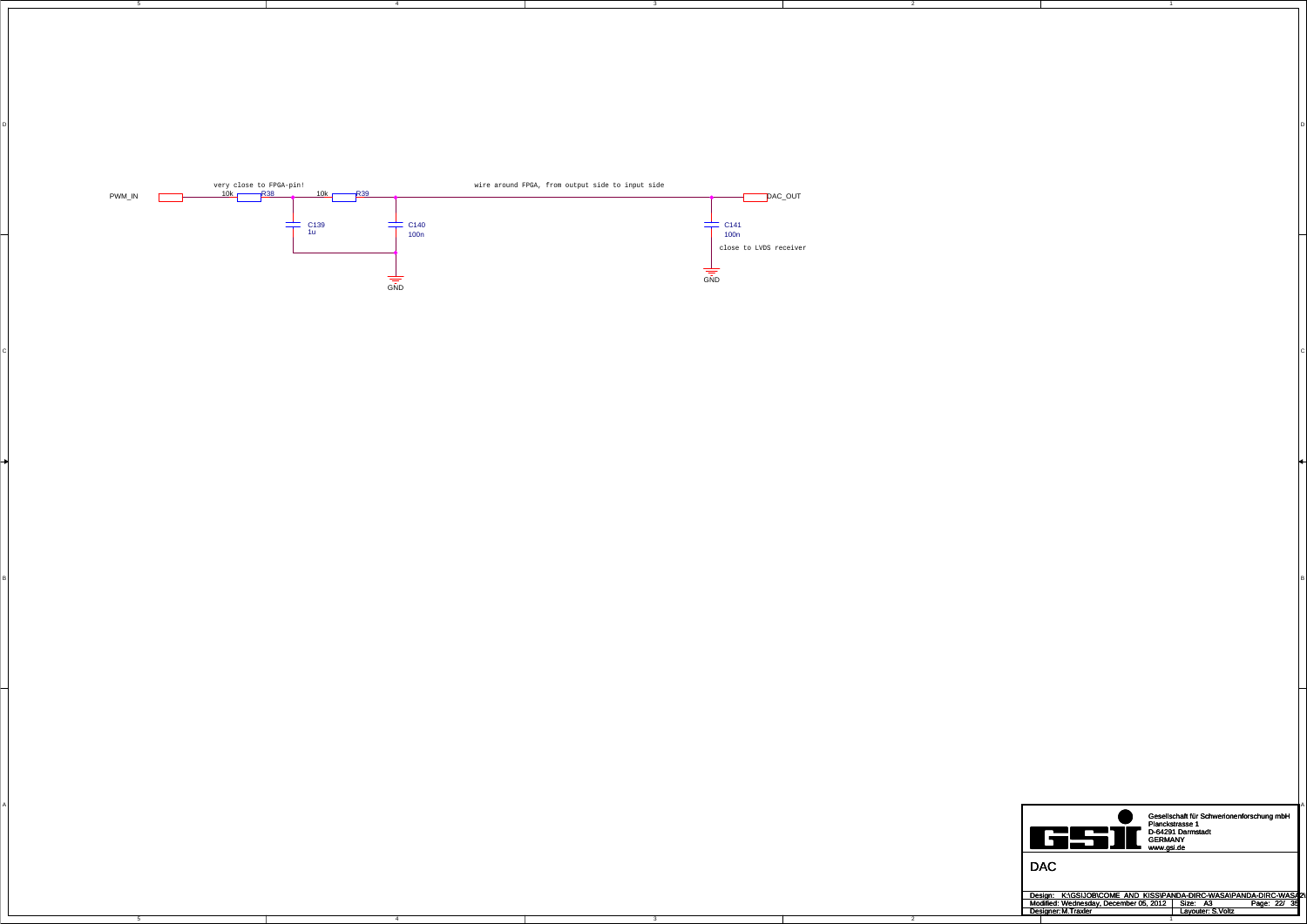4

4

5

3

D<br>D

 $\mathsf{C}$ 

B<br>B

3

2

2

C

A



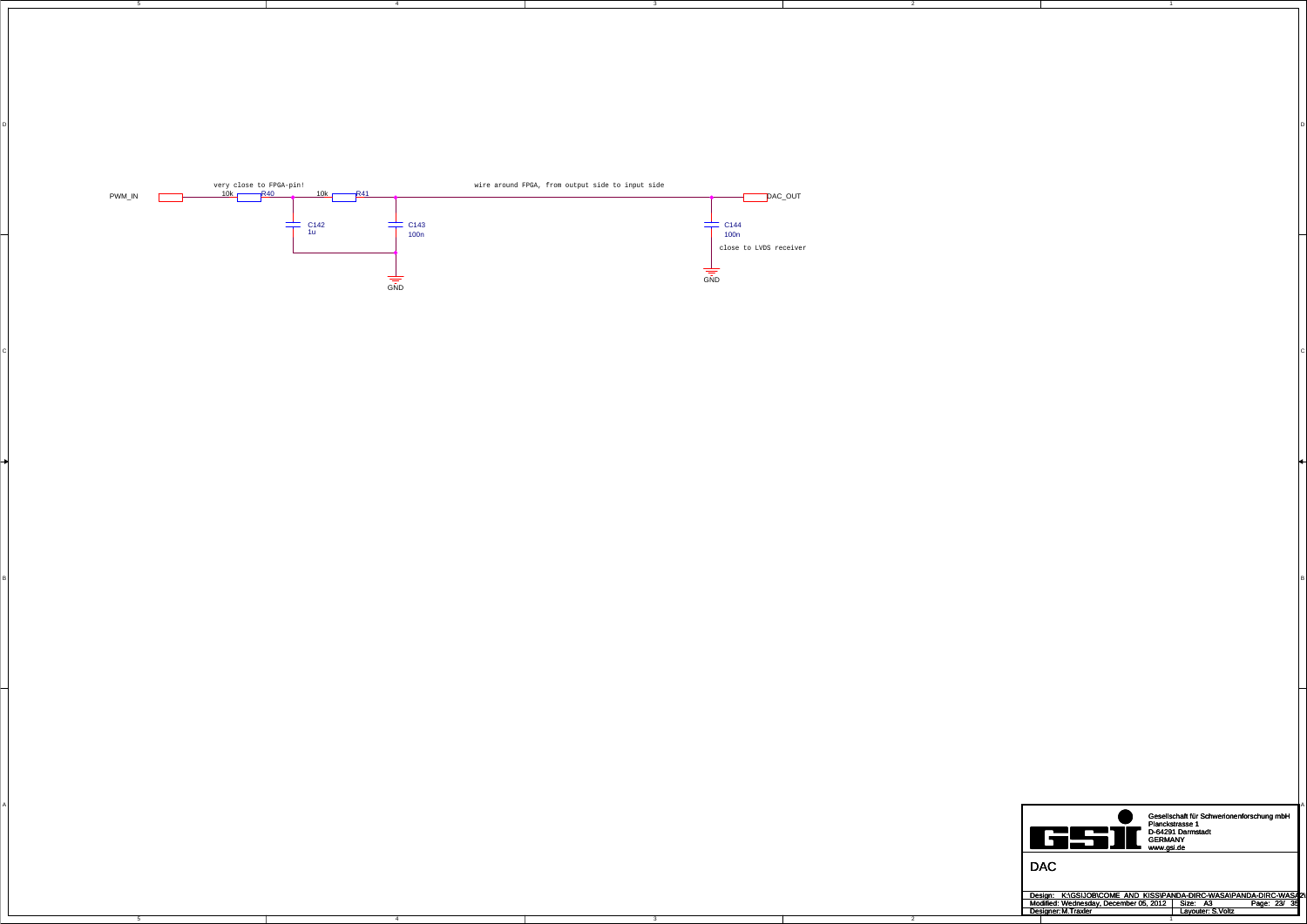4

4

5

3

D<br>D

 $\mathsf{C}$ 

B<br>B

3

2

2

C

A



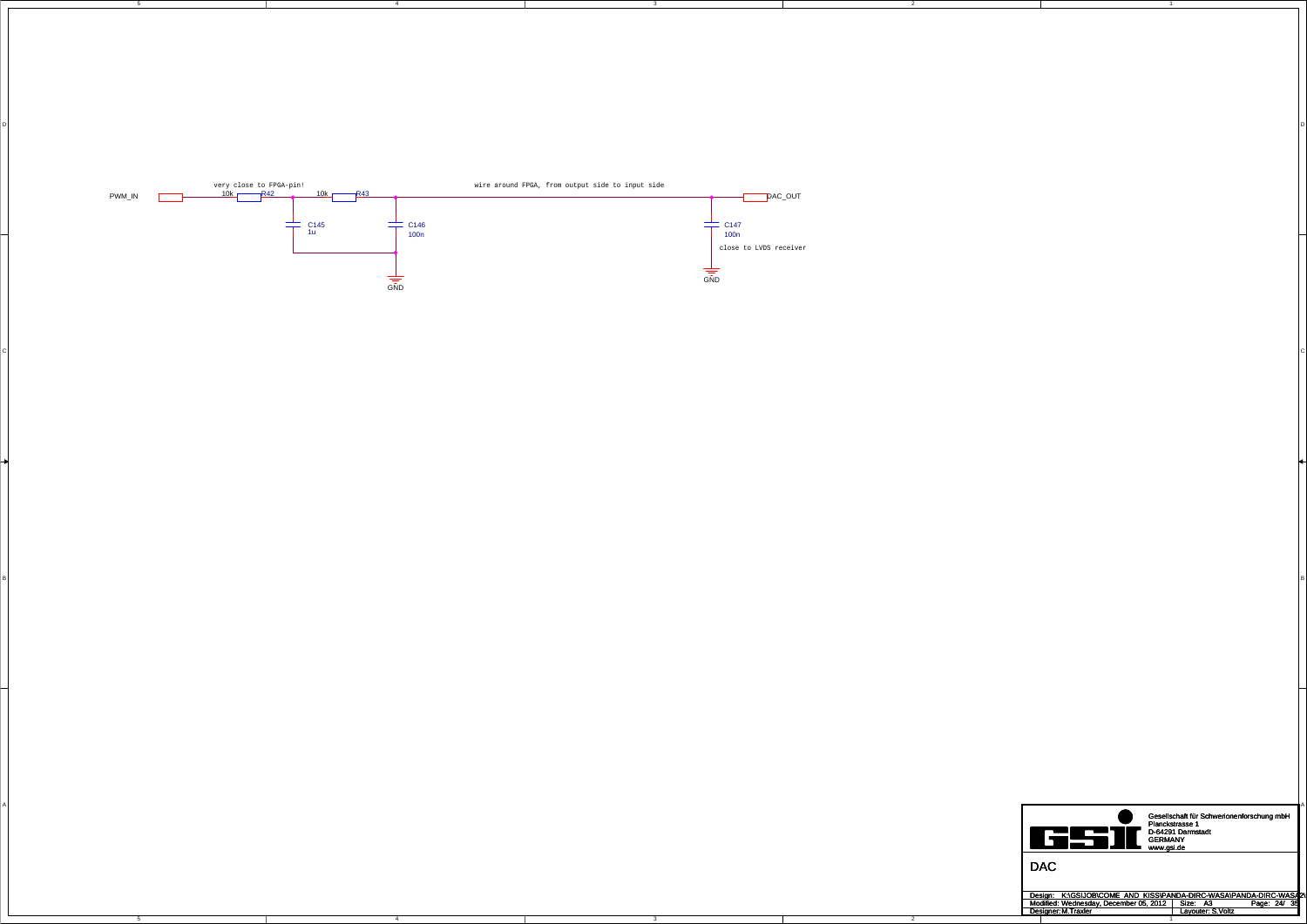4

4

5

3

D<br>D

 $\mathsf{C}$ 

B<br>B

3

2

2

C

A



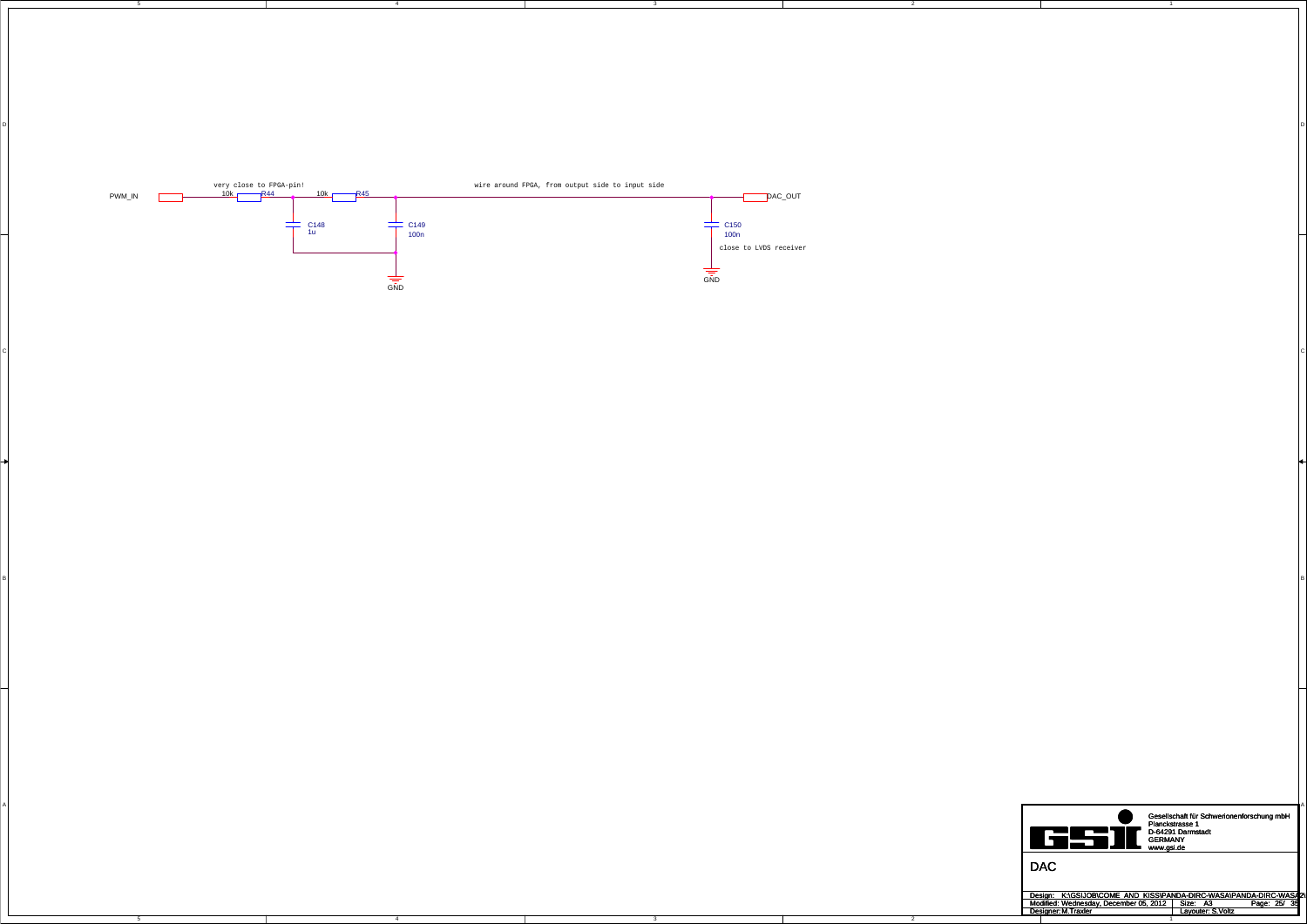4

4

5

3

D<br>D

 $\mathsf{C}$ 

B<br>B

3

2

2

C

A



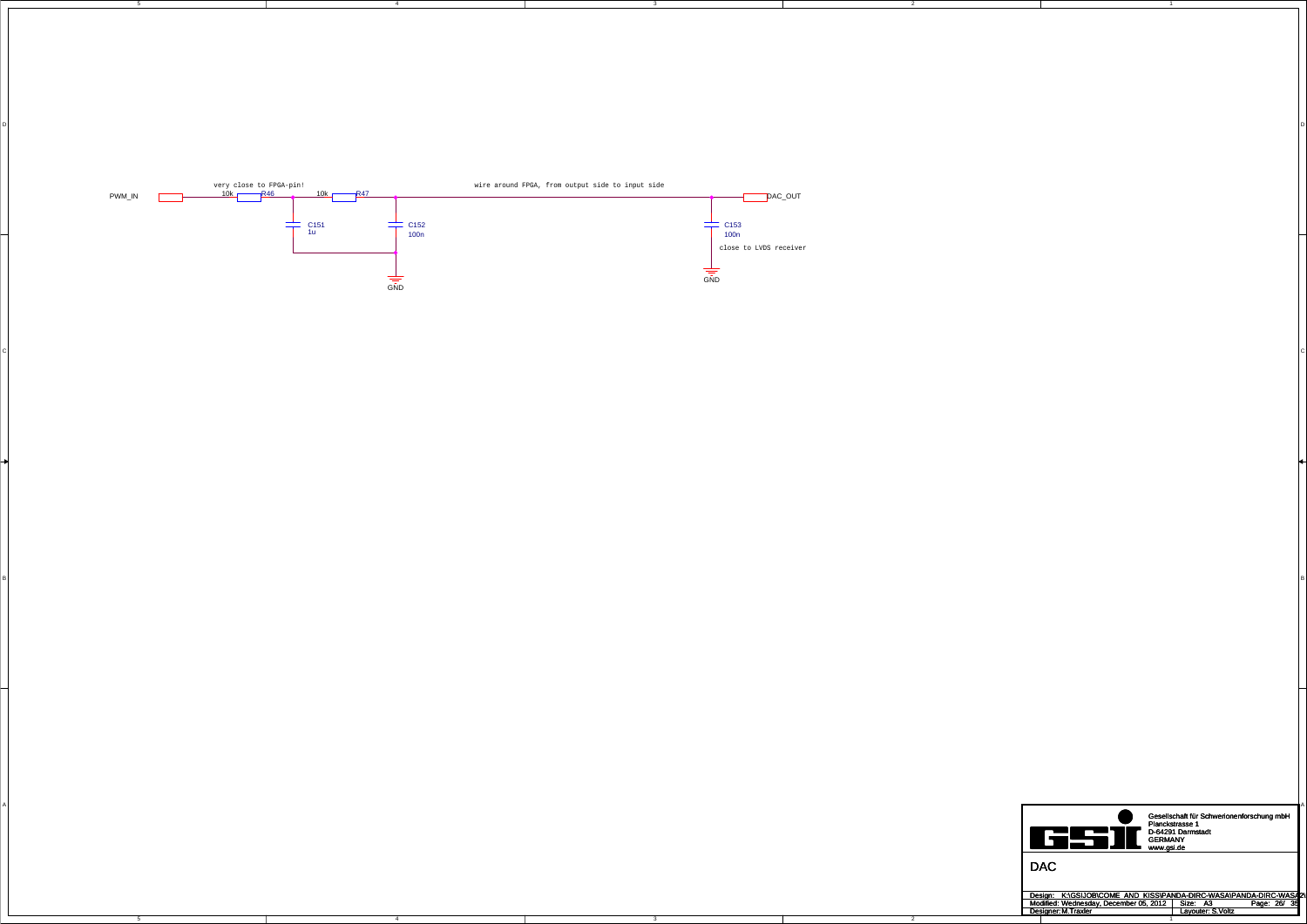4

4

5

3

D<br>D

 $\mathsf{C}$ 

B<br>B

3

2

2

C

A

A





Design: Modified: Size: / Page: Designer: Layouter: A3 27 35 M.Traxler S.Voltz Wednesday, December 05, 2012 K:\GSIJOB\COME\_AND\_KISS\PANDA-DIRC-WASA\PANDA-DIRC-WASA2\P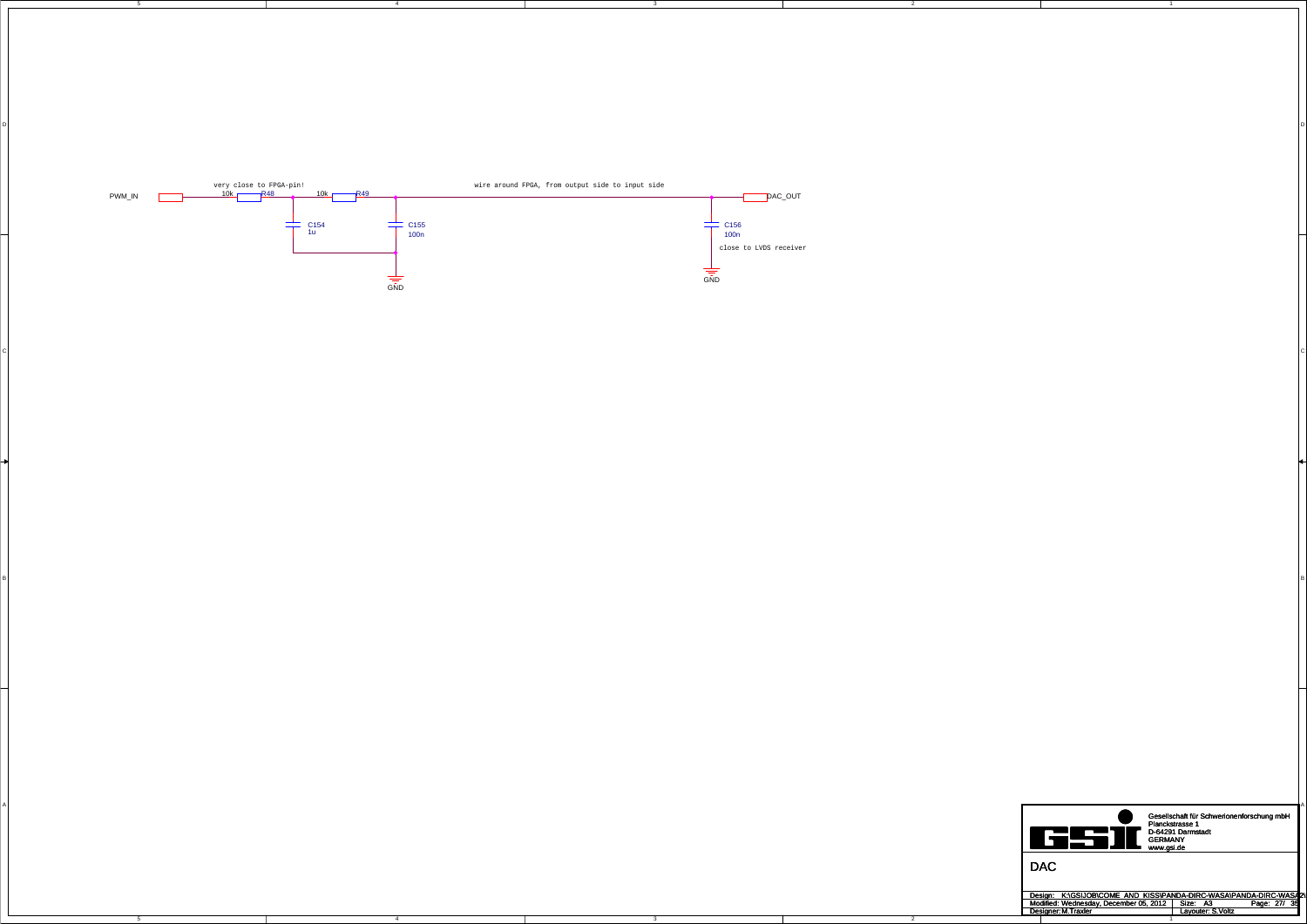4

4

5

3

D<br>D

 $\mathsf{C}$ 

B<br>B

3

2

2

C

A



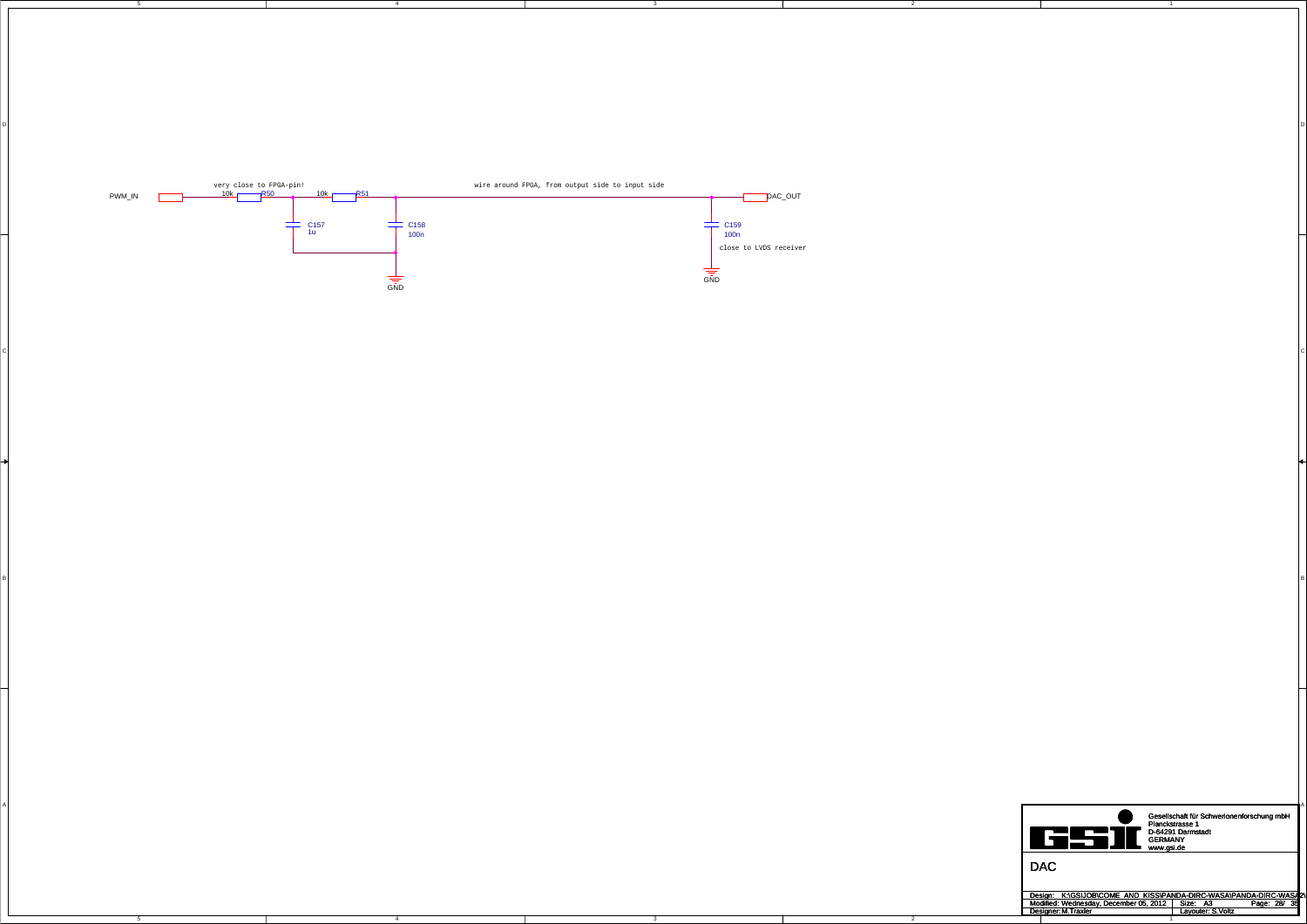4

4

5

3

D<br>D

 $\mathsf{C}$ 

B<br>B

3

2

2

C

A



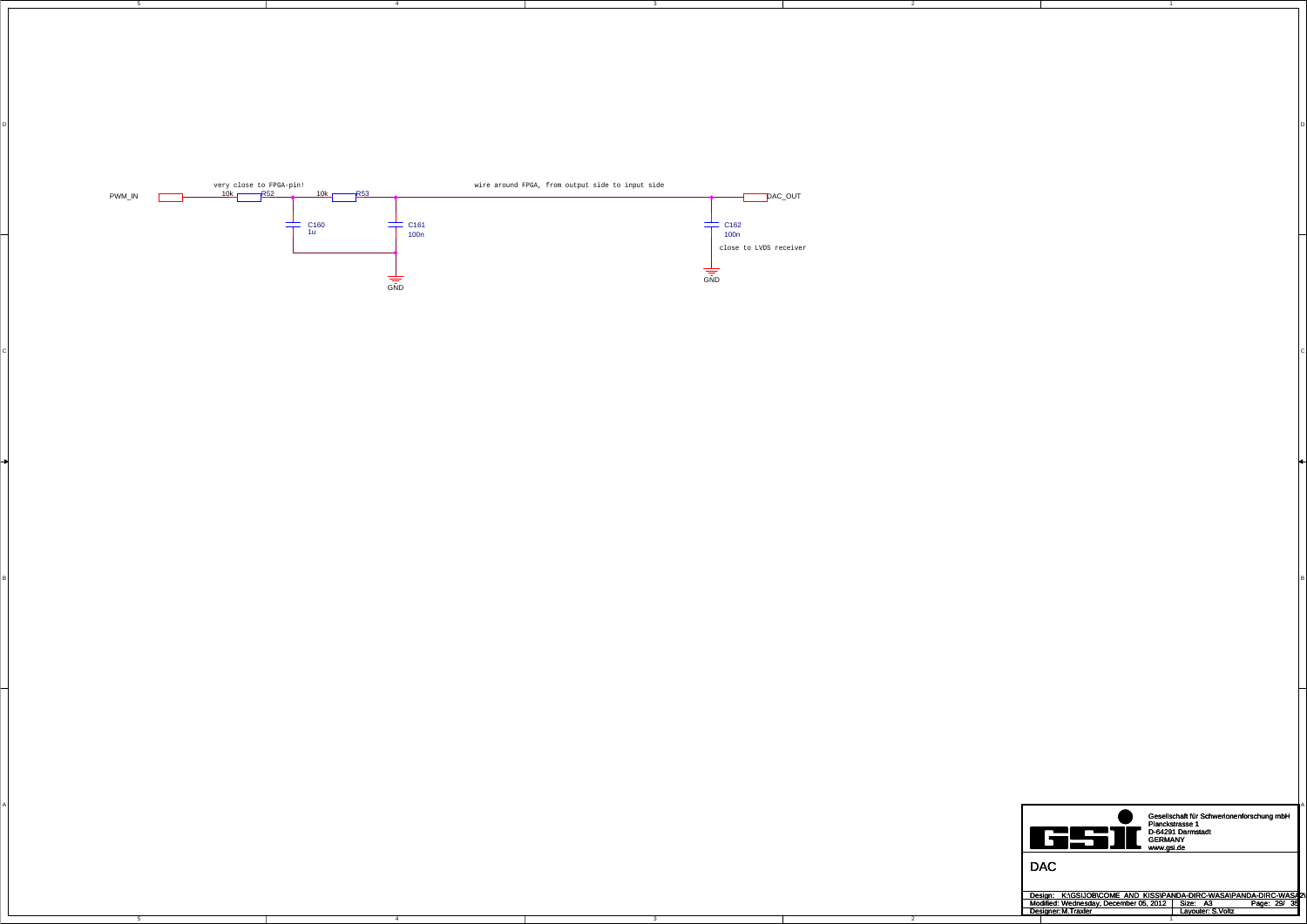4

4

5

3

D<br>D

 $\mathsf{C}$ 

B<br>B

3

2

2

C

A



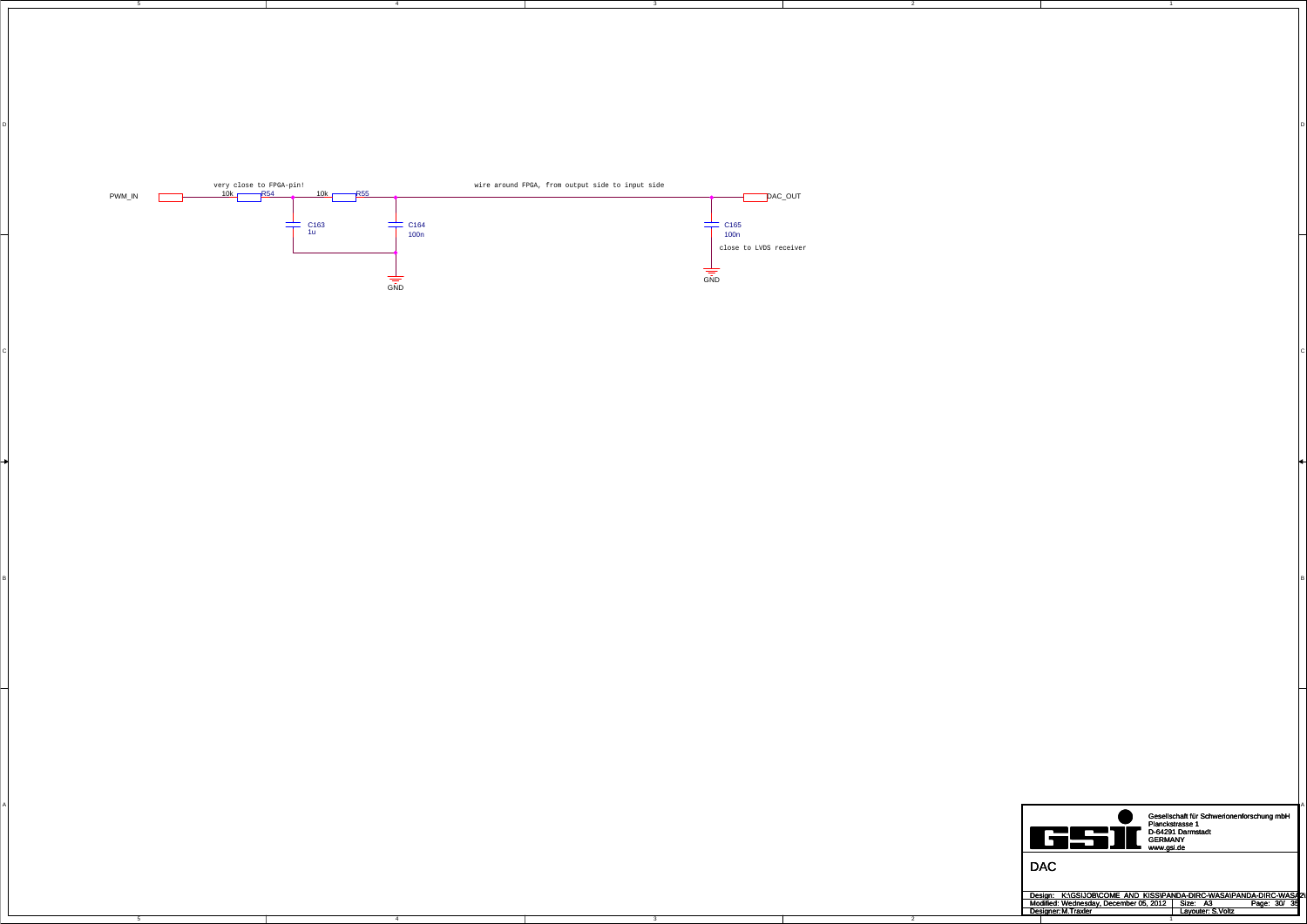4

4

5

3

D<br>D

 $\mathsf{C}$ 

B<br>B

3

2

2

C

A



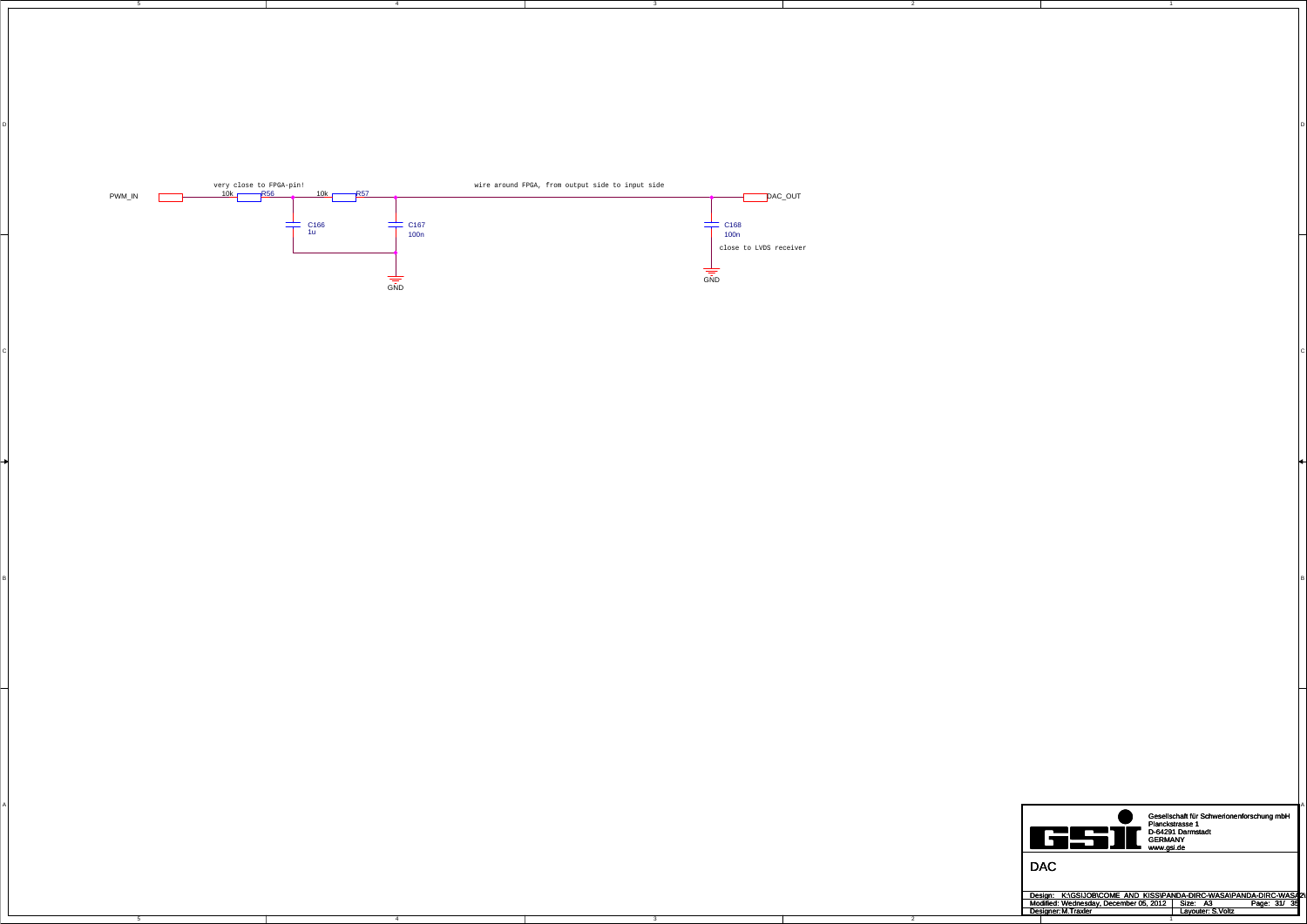4

4

5

3

D<br>D

 $\mathsf{C}$ 

B<br>B

3

2

2

C

A



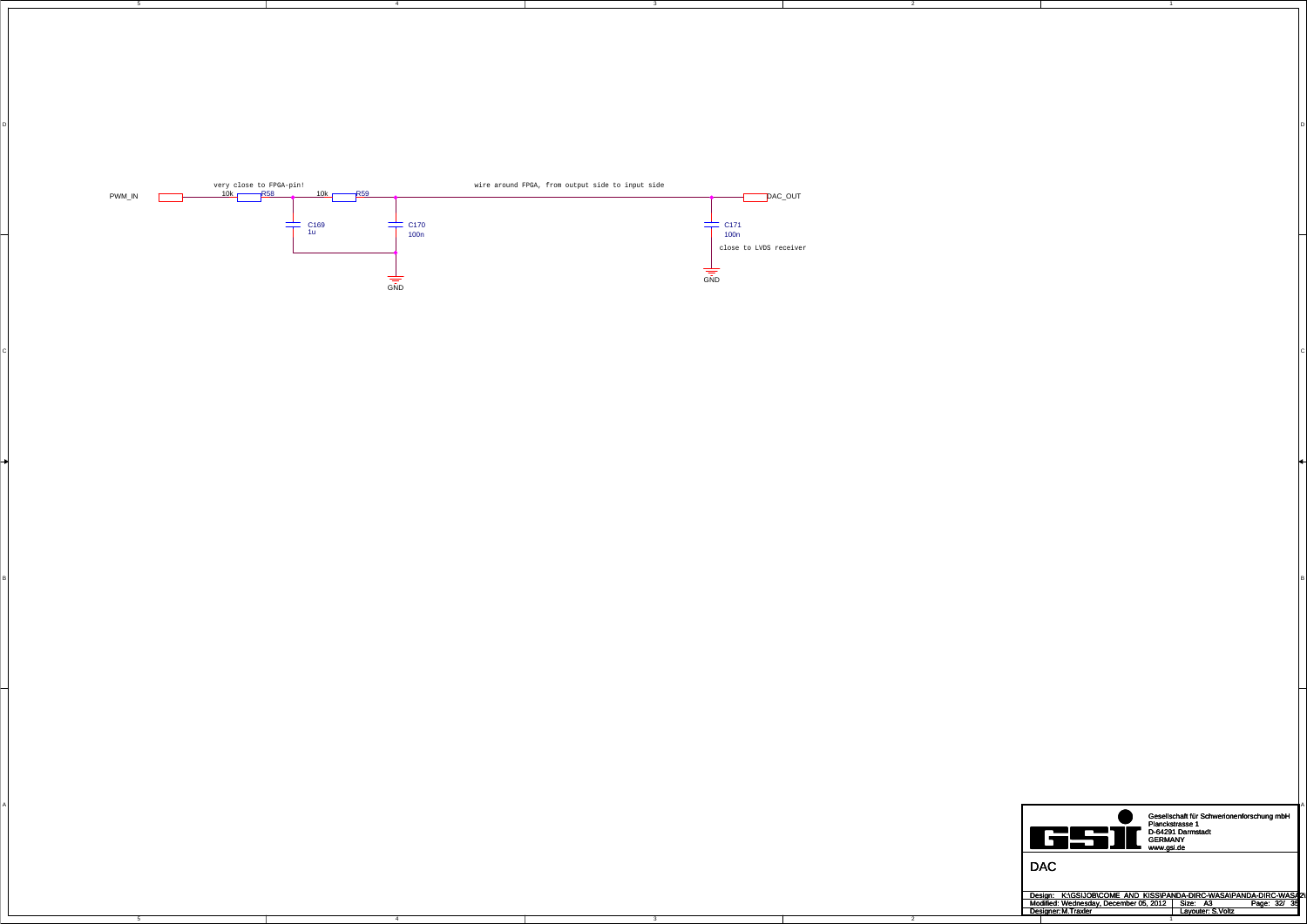4

4

5

3

D<br>D

 $\mathsf{C}$ 

B<br>B

3

2

2

C

A



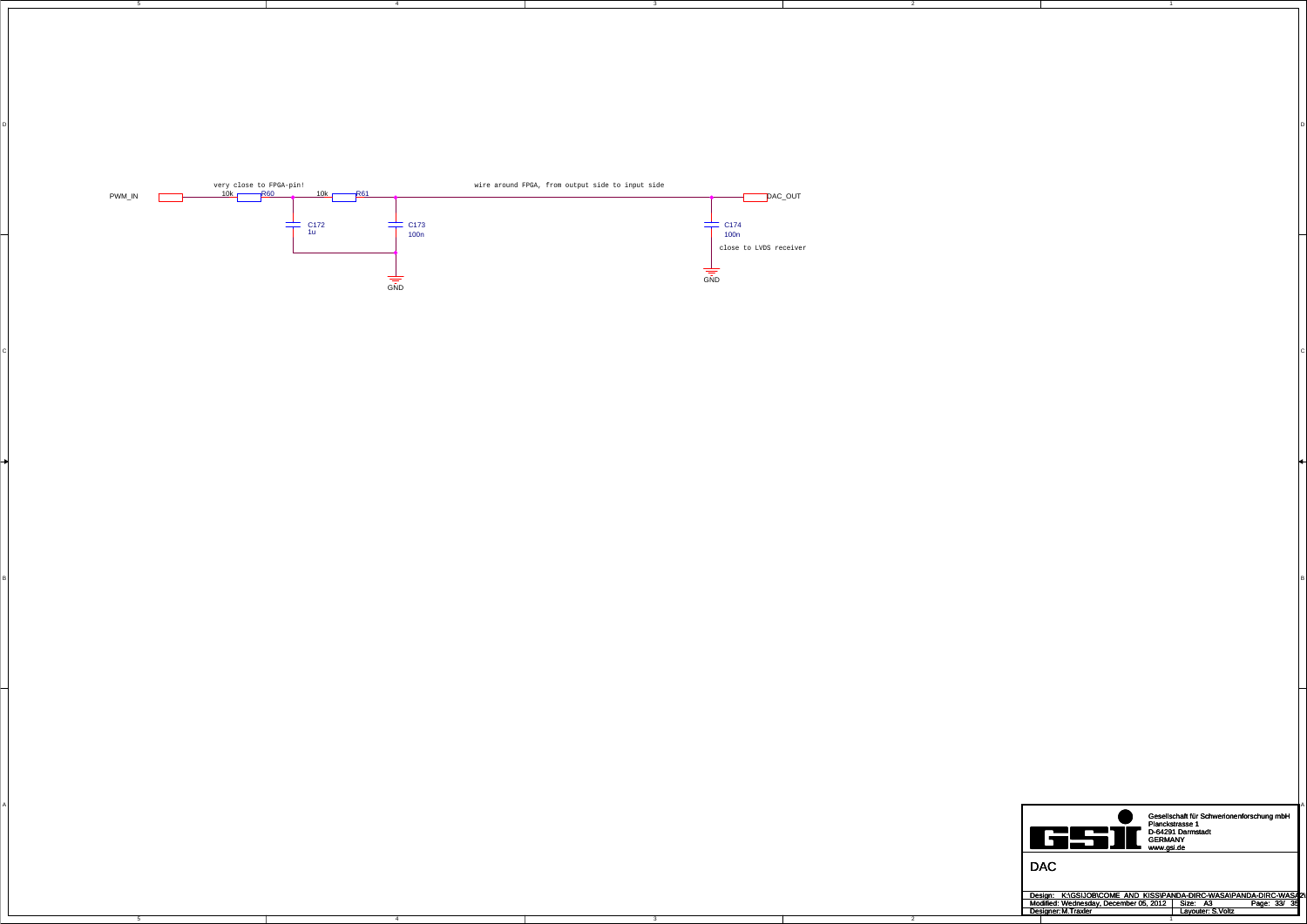4

4

5

3

D<br>D

 $\mathsf{C}$ 

B<br>B

3

2

2

C

A



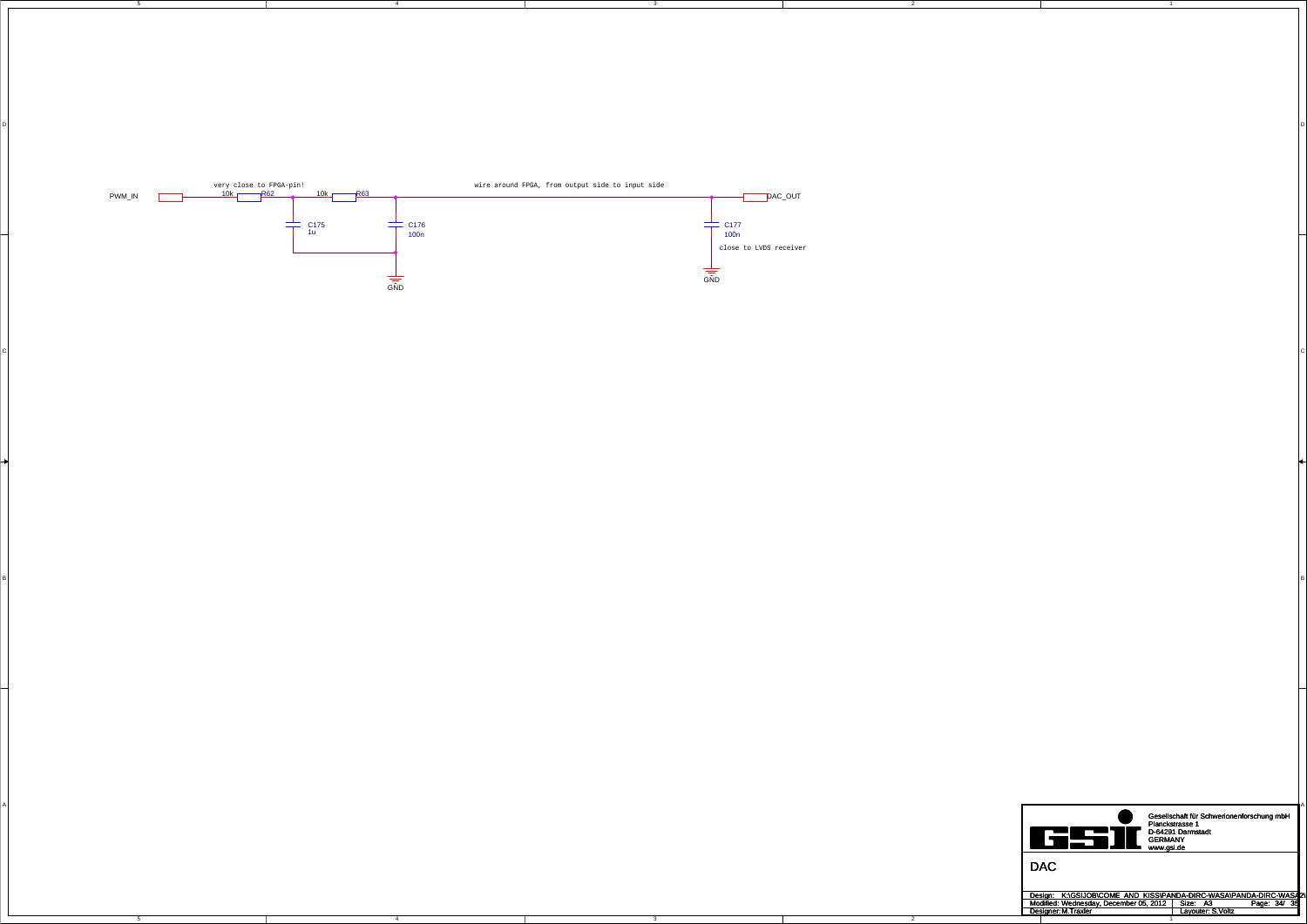4

4

5

3

D<br>D

 $\mathsf{C}$ 

B<br>B

3

2

2

C

A



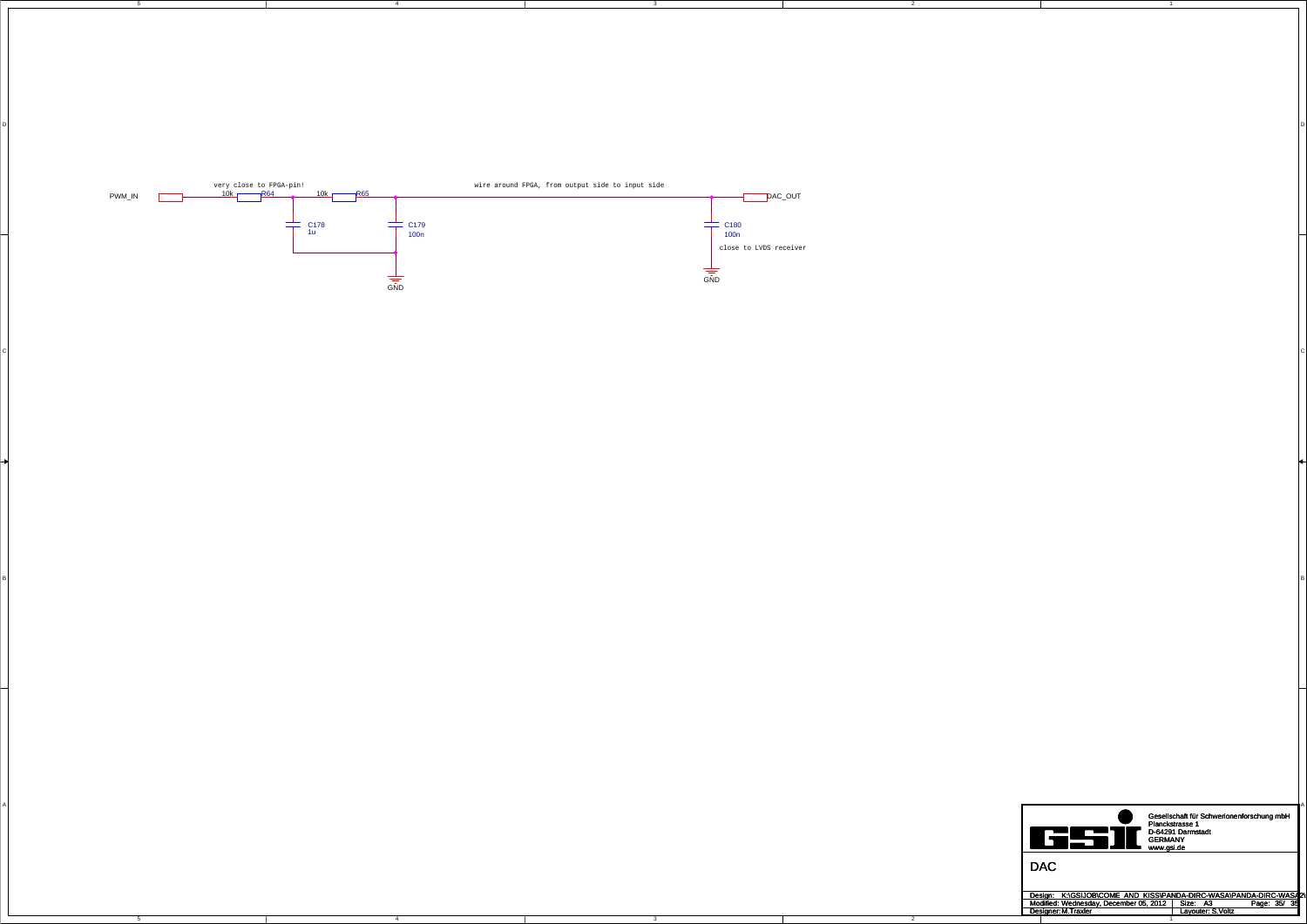|                | DRILL CHART: TOP to BOTTOM   |            |                |
|----------------|------------------------------|------------|----------------|
|                | ALL UNITS ARE IN MILLIMETERS |            |                |
| FIGURE         | SIZE                         | PLATED     | QTY            |
|                | 0.2                          | PLATED     | 987            |
|                | 0.4                          | PLATED     | 1              |
| $^\circledR$   | $1 \cdot 0$                  | PLATED     | 14             |
| $\circledcirc$ | 1.0                          | NON-PLATED | 18             |
| $^{\circ}$     | $1 \t1$                      | NON-PLATED | $\mathcal{P}$  |
| $\circledR$    | 1.4                          | NON-PLATED | $\mathbf{1}$   |
| $\circledR$    | 1.6                          | NON-PLATED | $\mathbf{1}$   |
| $^{\circ}$     | 2.4                          | NON-PLATED | 1 <sup>2</sup> |
| Α              | 6.5x3.5                      | NON-PLATED | $\overline{a}$ |

TOTAL HOLES: 1038



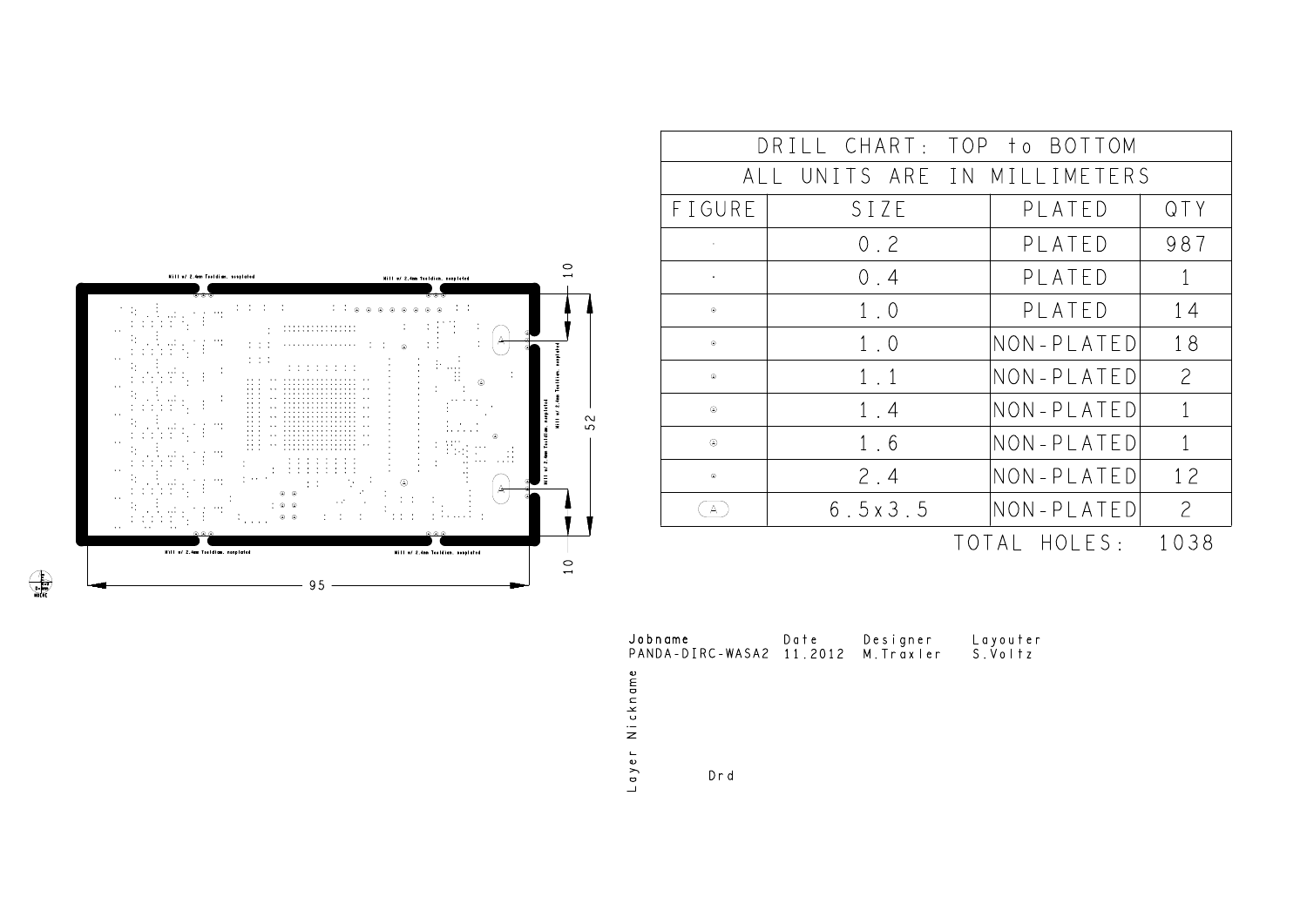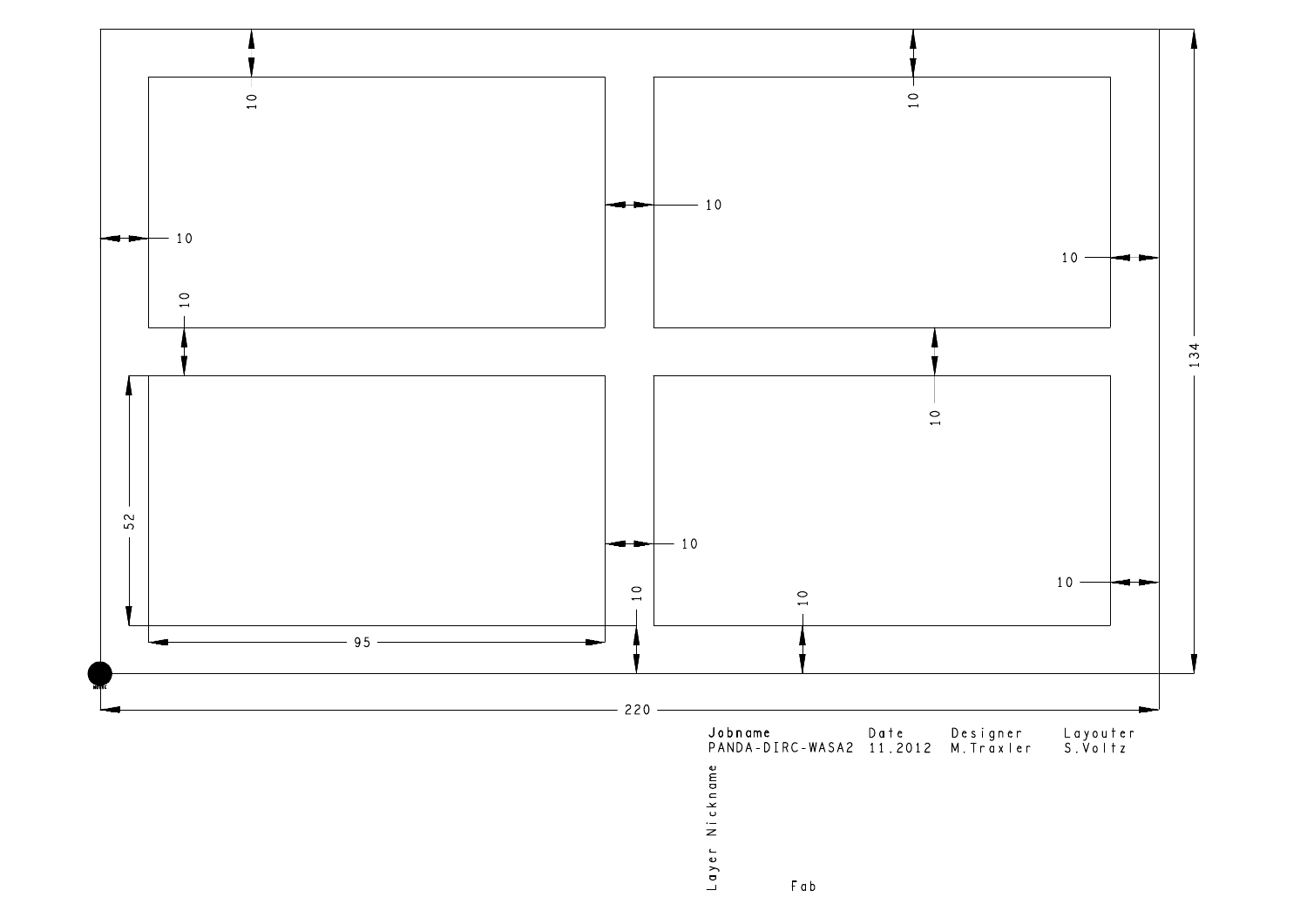

 $\ddot{\phantom{a}}$ 

| Jobname<br>PANDA-DIRC-WASA2 11.2012           | Date | Designer<br>M. Traxler | Layouter<br>S.Voltz |
|-----------------------------------------------|------|------------------------|---------------------|
| kname<br>$\overline{N}$ i $\overline{C}$      |      |                        |                     |
| A s t<br>$\mathrel{\mathsf{L}}$<br>$q \vee e$ |      |                        |                     |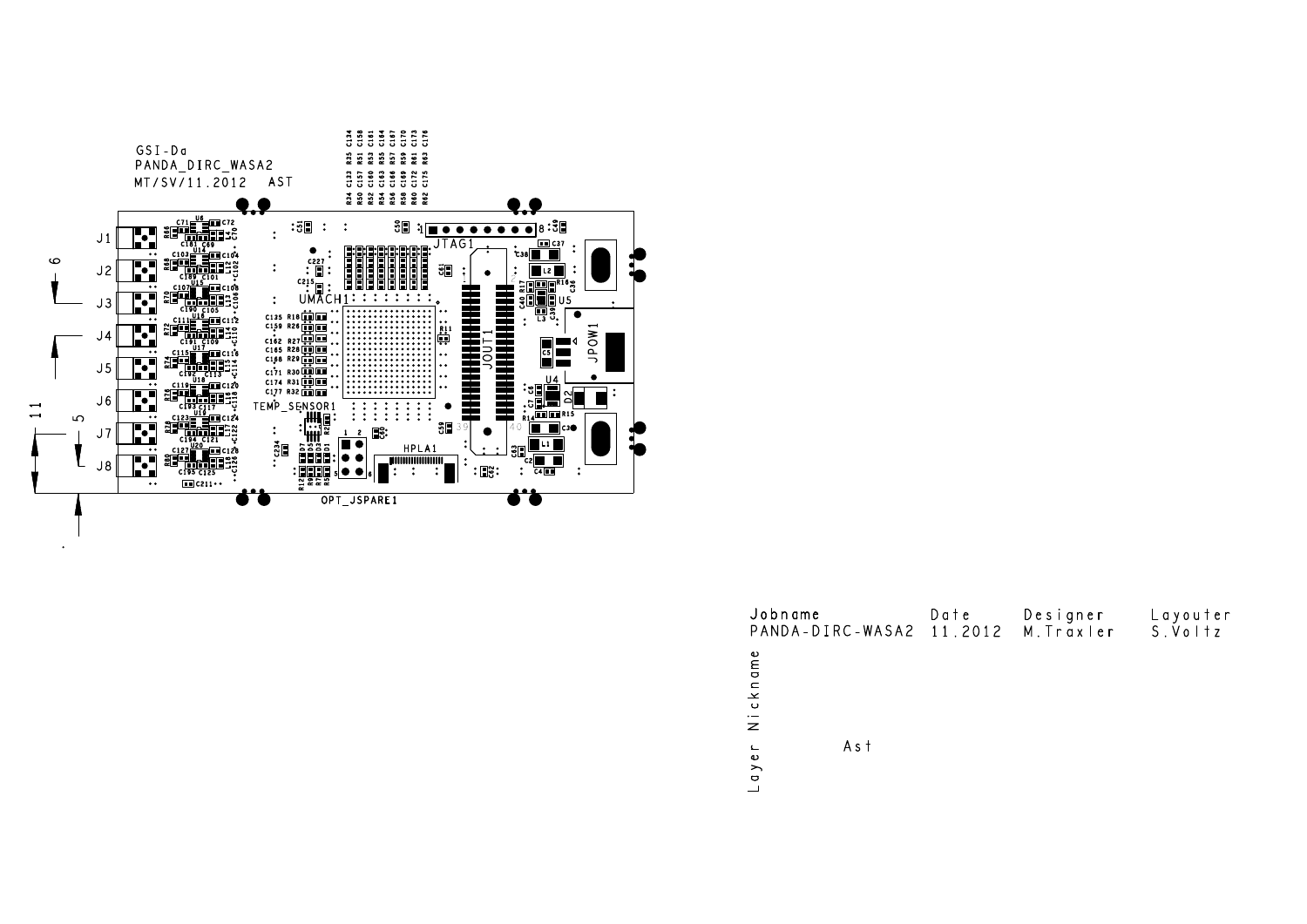

| Jobname<br>$PANDA-DIRC-WASAZ$ | Date | Designer<br>11.2012 M. Traxler | Layouter<br>$5. Vo1+z$ |
|-------------------------------|------|--------------------------------|------------------------|
| ckname<br>$\overline{z}$      |      |                                |                        |
| aleL<br>d a A                 |      |                                |                        |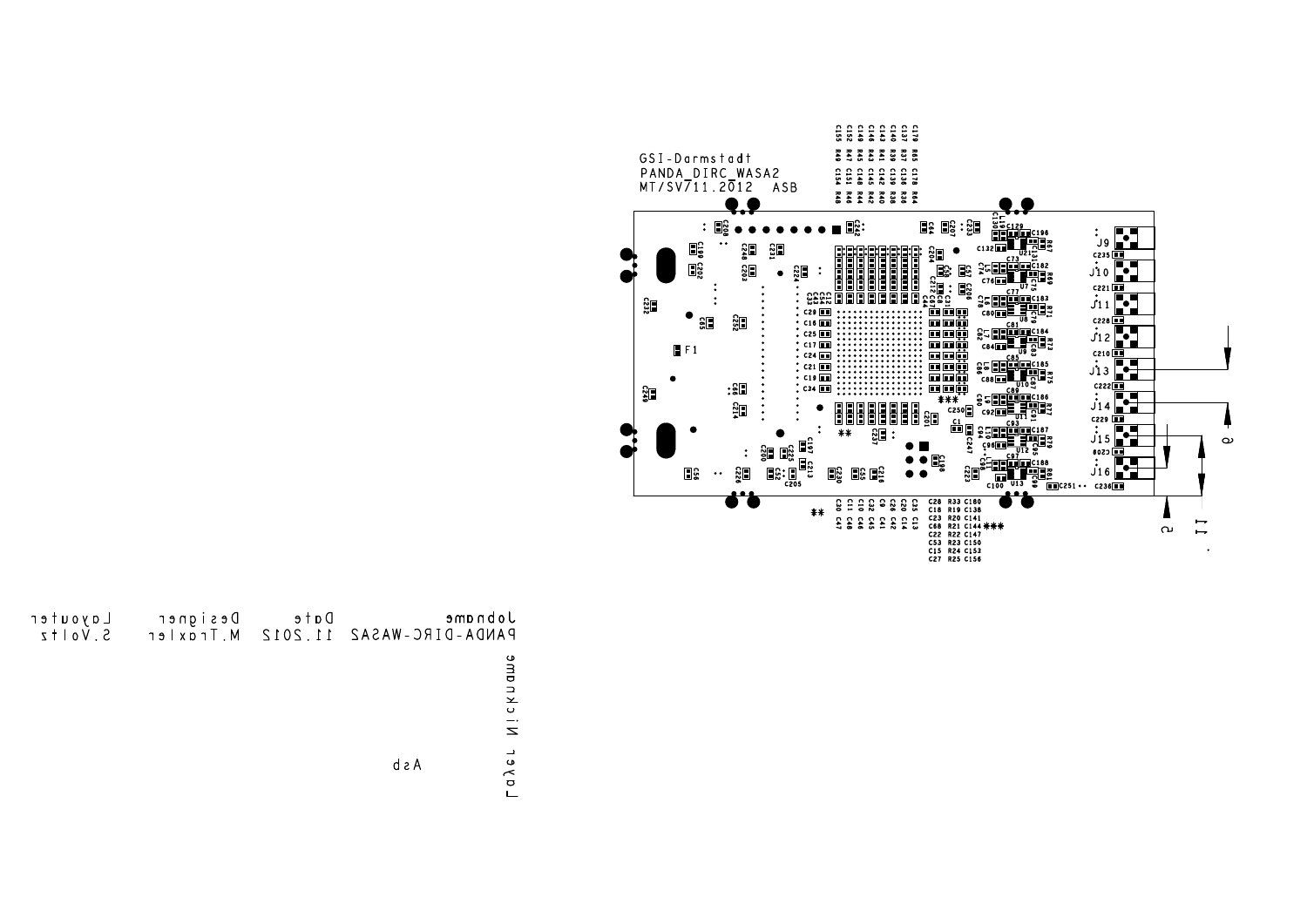Signals



|          | Jobname<br>PANDA-DIRC-WASA2 11.2012 M. Traxler S. Voltz | Date | Designer Layouter |  |
|----------|---------------------------------------------------------|------|-------------------|--|
| Nickname | Top                                                     |      |                   |  |
| $\omega$ |                                                         |      |                   |  |

 $\mathsf{L}$  a  $\mathsf{y}$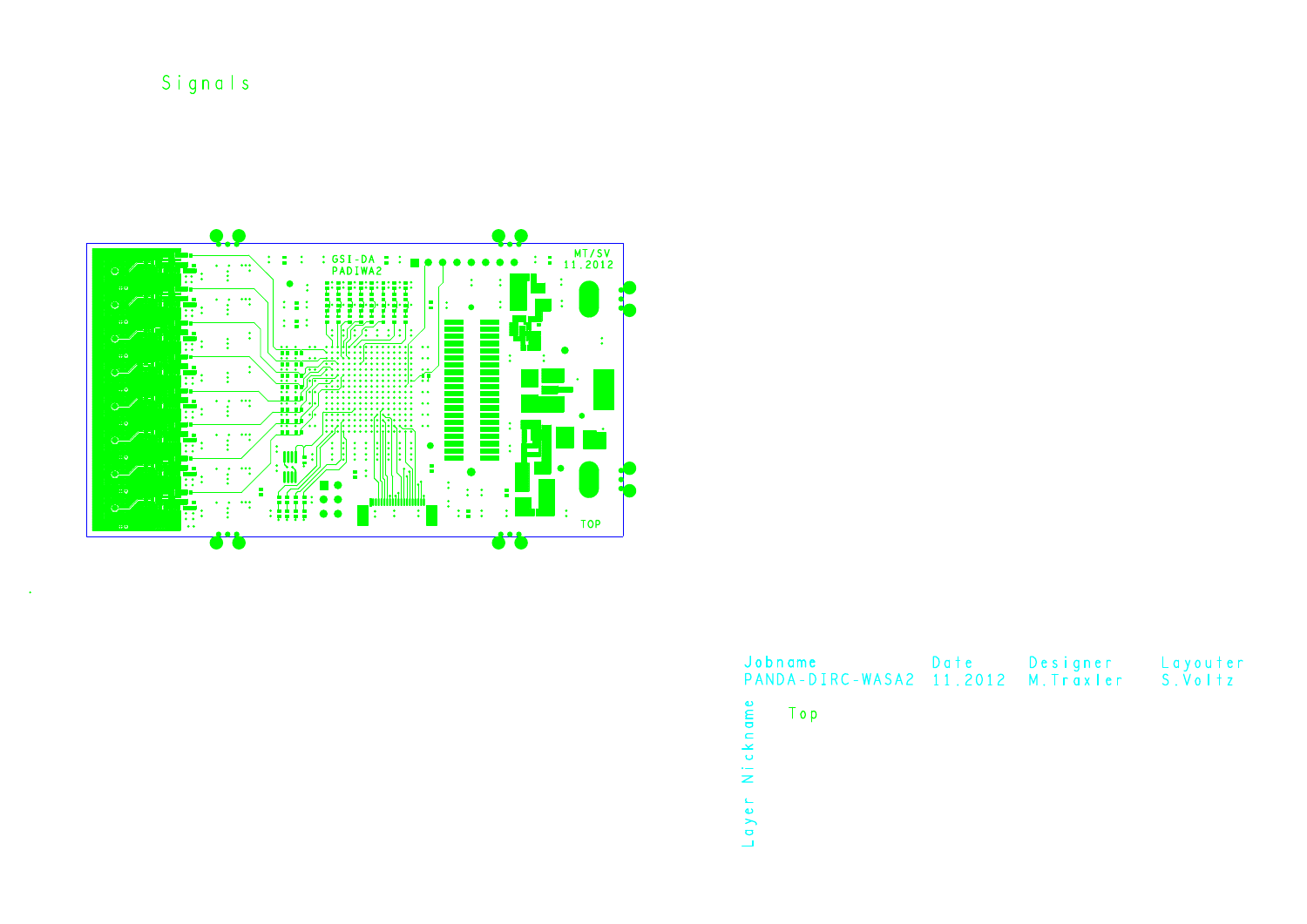$GND - P I$ ane

 $\Delta$ 



| Jobname<br>PANDA-DIRC-WASA2 11.2012 | Date | Designer<br>M. Traxler | Layouter<br>S.Voltz |
|-------------------------------------|------|------------------------|---------------------|
| Nickname<br>101                     |      |                        |                     |
| q y e r                             |      |                        |                     |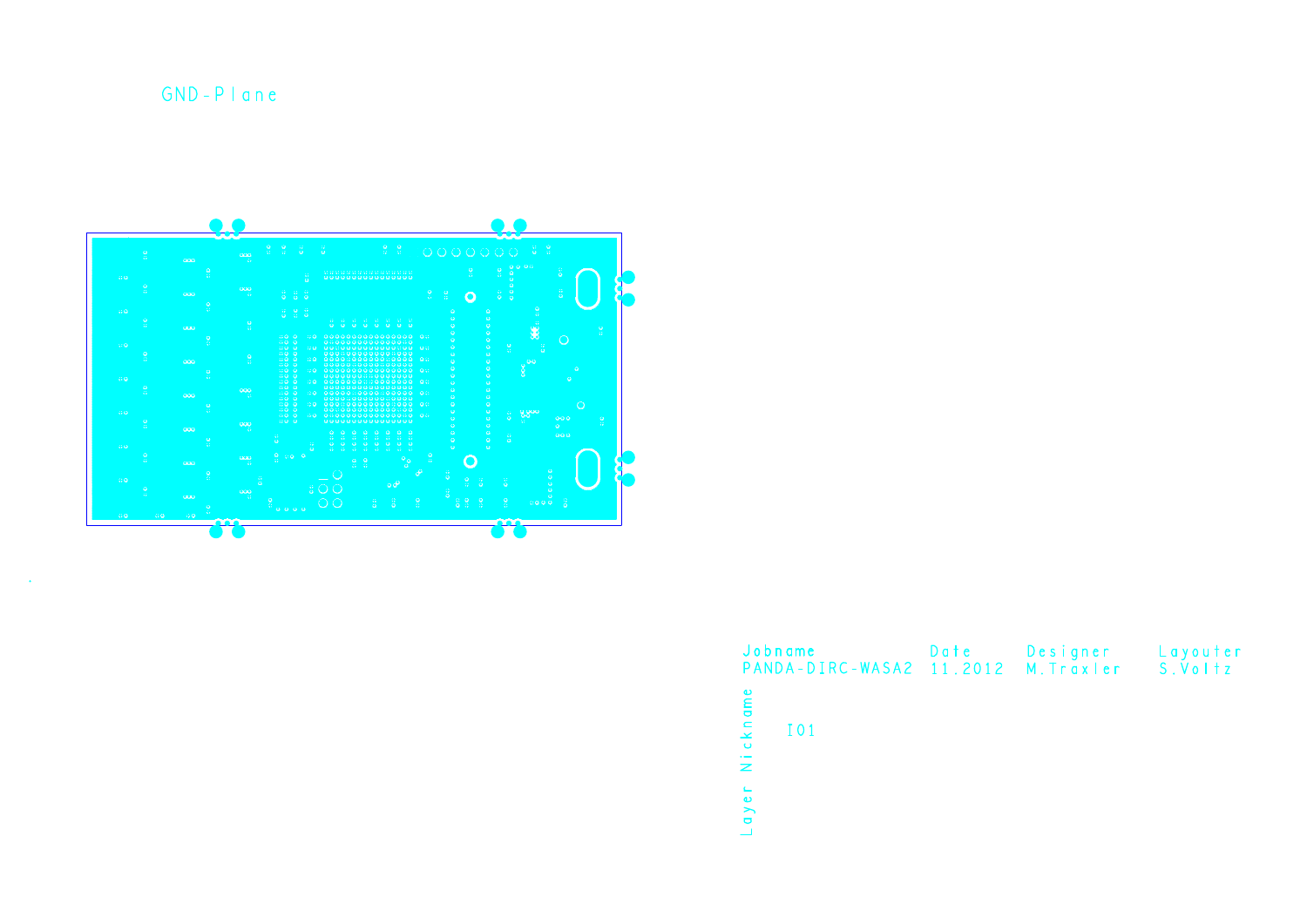Diff.Pairs

 $\sim$ 



| Jobname                     | PANDA-DIRC-WASA2 11.2012 | Date | Designer<br>M. Traxler | Layouter<br>S.Voltz |
|-----------------------------|--------------------------|------|------------------------|---------------------|
| Nickname<br>I02             |                          |      |                        |                     |
| $\sqsubseteq$<br>$q \vee e$ |                          |      |                        |                     |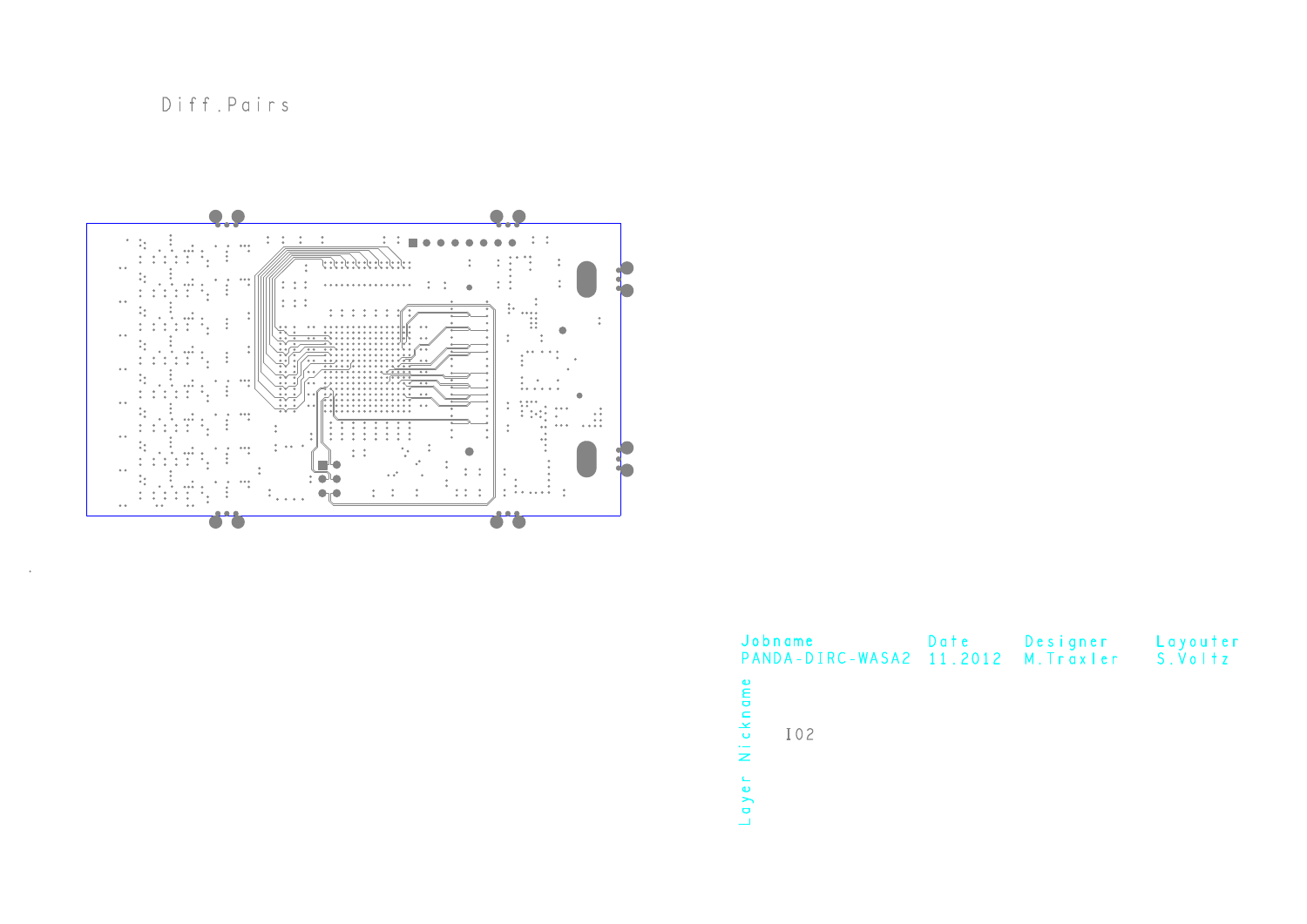## VREG-Plane



| Jobname<br>PANDA-DIRC-WASA2 11.2012 M. Traxler | Date | Designer | Layouter<br>S.VoItz |
|------------------------------------------------|------|----------|---------------------|
| Nickname<br>I03                                |      |          |                     |
| aye                                            |      |          |                     |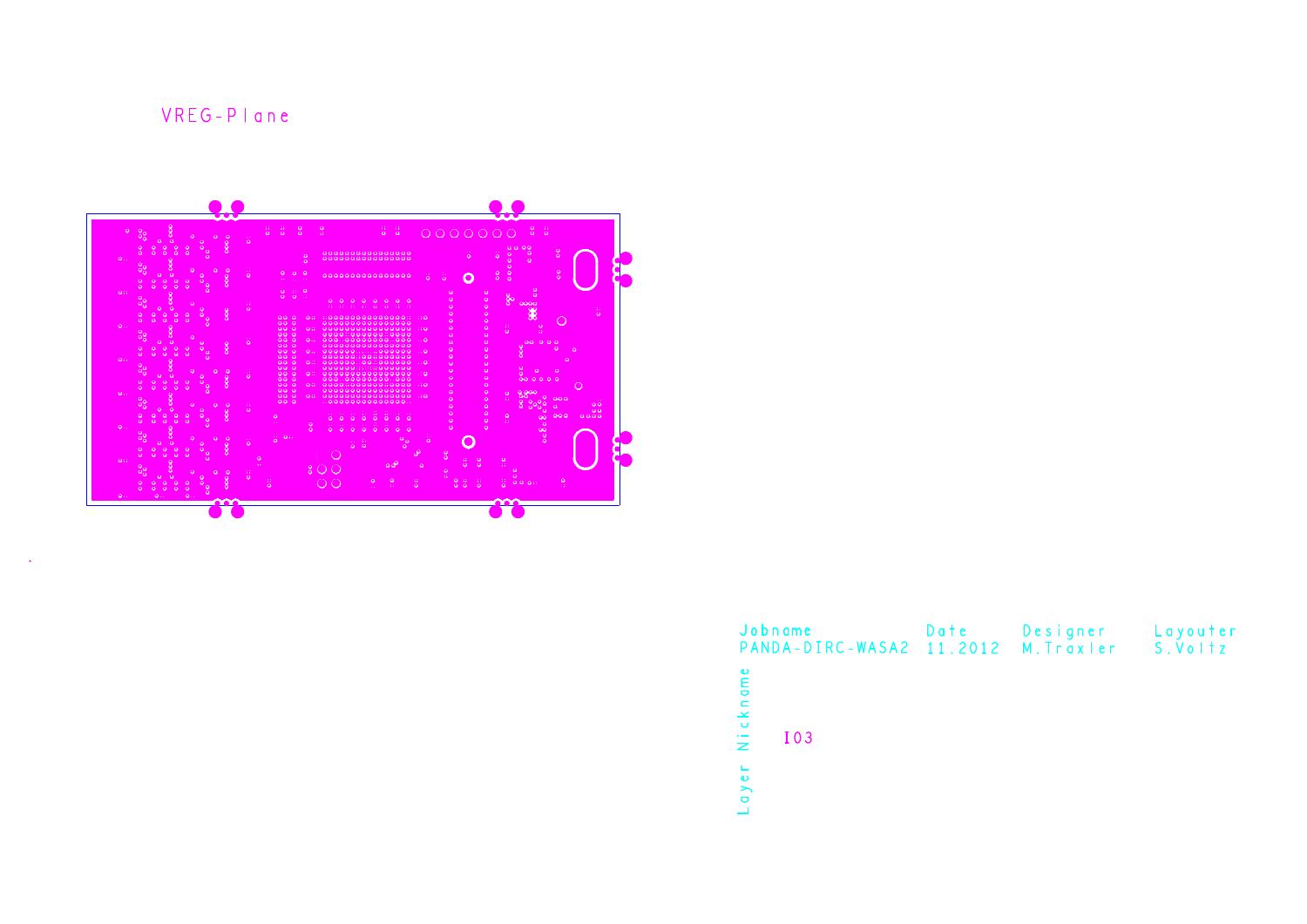## VTERM-Plane, VIN-Plane

 $\mathcal{L}$ 



| Jobname<br>PANDA-DIRC-WASA2 11.2012 M. Traxler S. Voltz | Date | Designer | Layouter |
|---------------------------------------------------------|------|----------|----------|
| Nickname<br>I 0 4<br>ayer                               |      |          |          |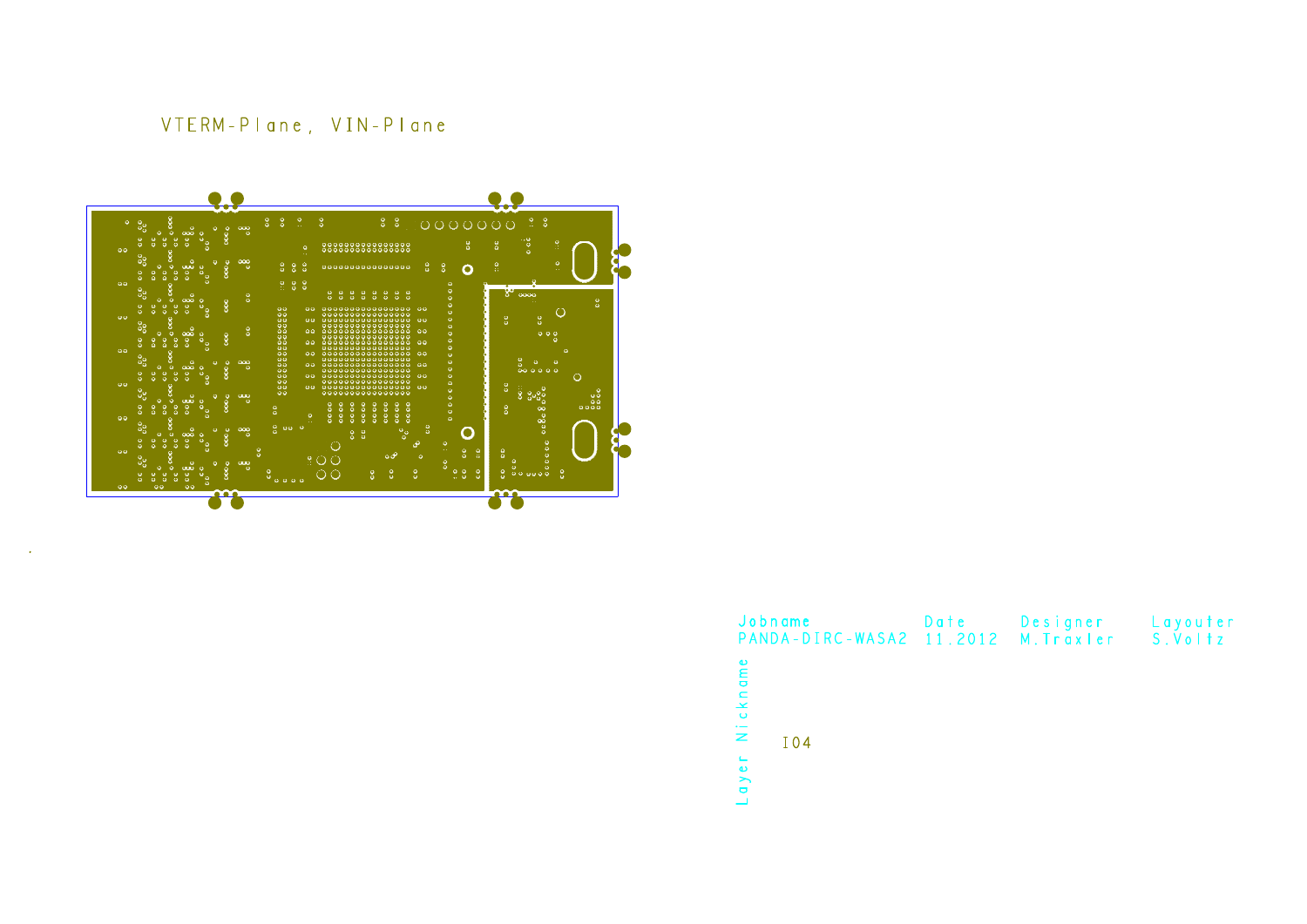Diff.Pairs

 $\sim$ 



| Jobname<br>PANDA-DIRC-WASA2 11.2012    | Date | Designer<br>M. Traxler S. Voltz | Layouter |
|----------------------------------------|------|---------------------------------|----------|
| Nickname<br>$q \vee e \vdash$<br>I 0 5 |      |                                 |          |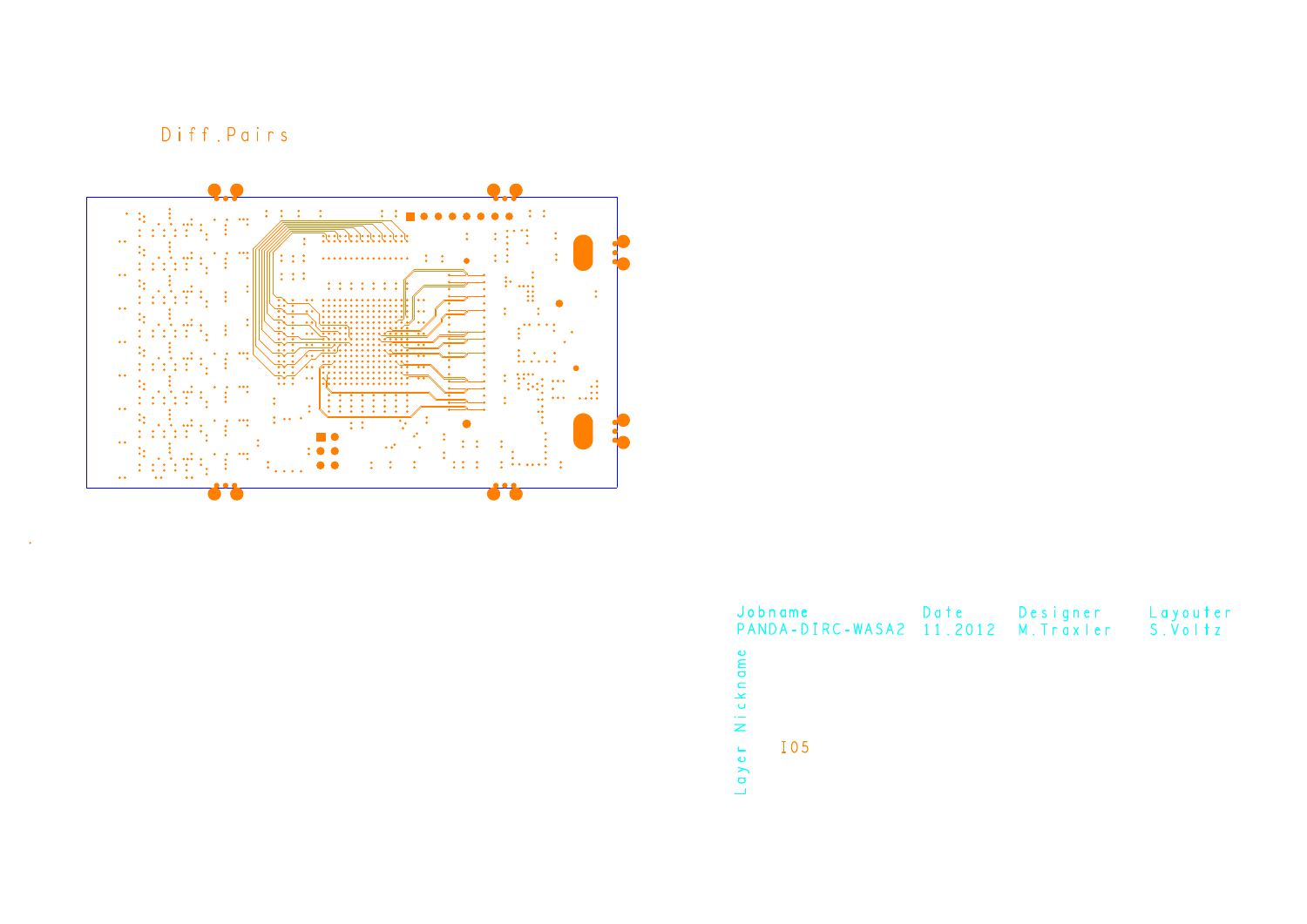

| Jobname<br>PANDA-DIRC-WASA2 11.2012 M. Traxler S. Voltz | Date | Designer | Layouter |
|---------------------------------------------------------|------|----------|----------|
| Nickname                                                |      |          |          |
| q y e r<br>I06                                          |      |          |          |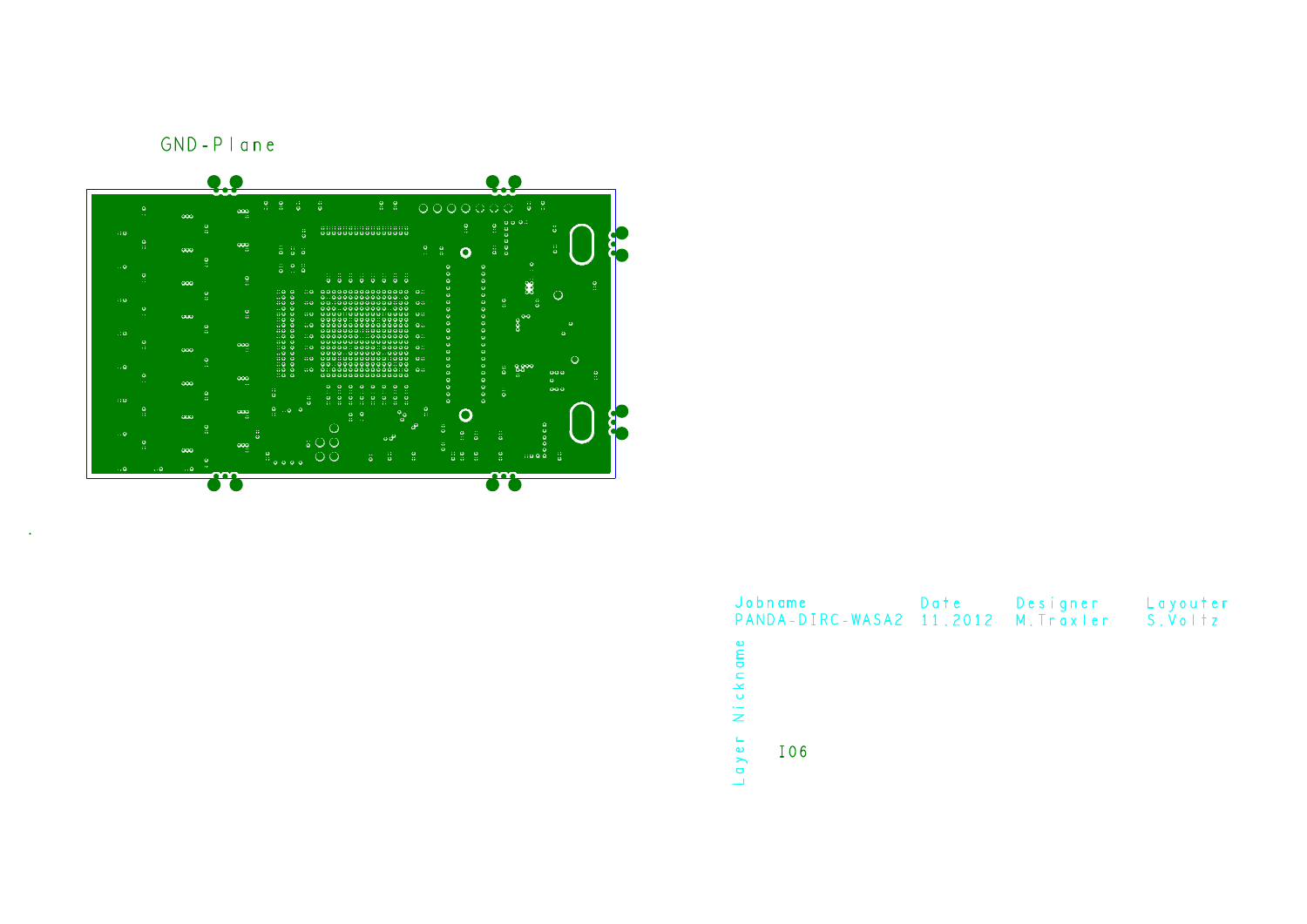

| Jobname<br>PANDA-DIRC-WASA2 11.2012 M. Traxler S. Voltz | Date | Designer | Layouter |  |  |
|---------------------------------------------------------|------|----------|----------|--|--|
| Nickname<br>Bot                                         |      |          |          |  |  |
| $\mathsf{y}$ e                                          |      |          |          |  |  |
| $\overline{a}$                                          |      |          |          |  |  |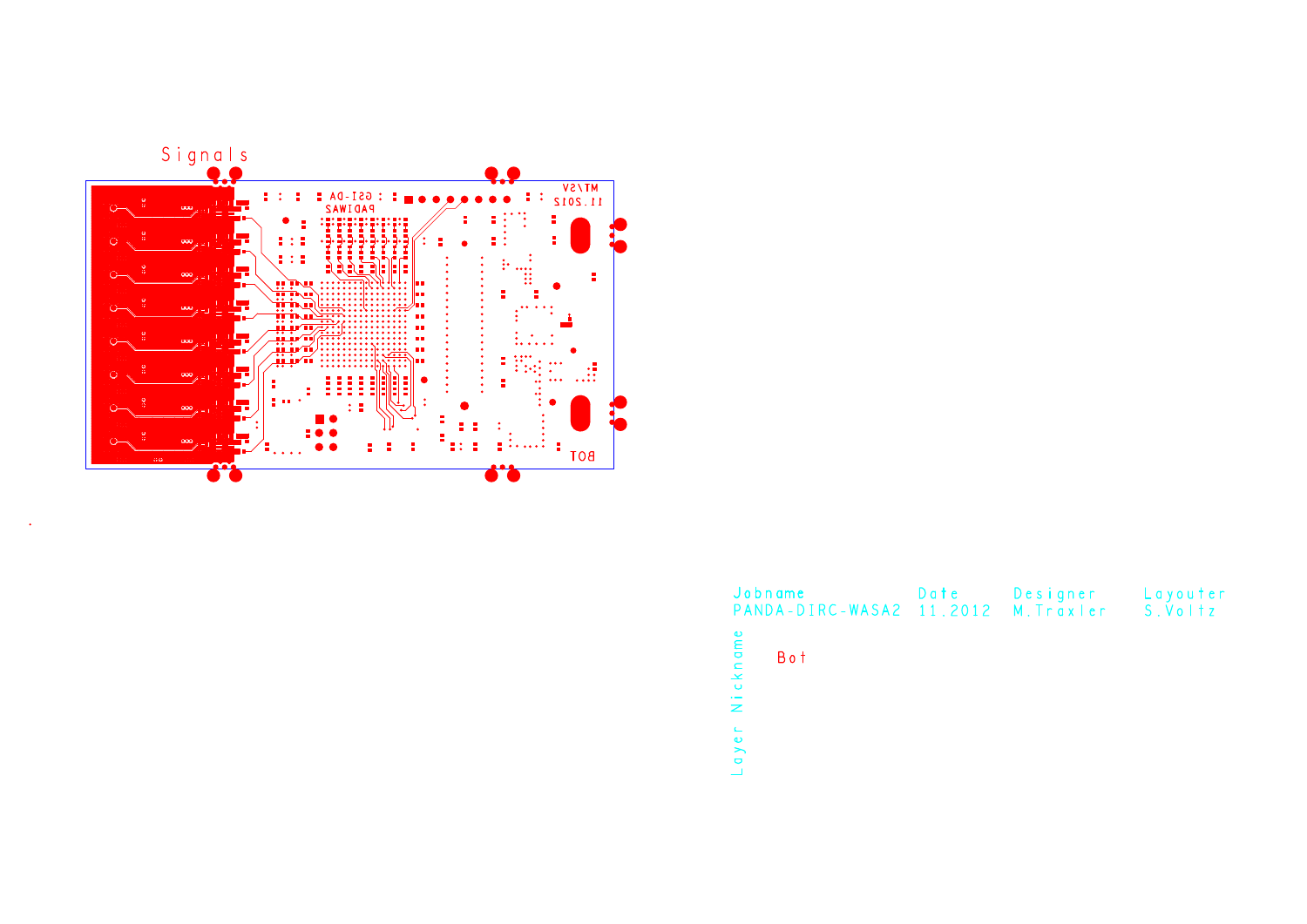

| Jobname<br>PANDA-DIRC-WASA2 11.2012 M. Traxler S. Voltz | Date | Designer | Layouter |
|---------------------------------------------------------|------|----------|----------|
| Nickname<br>$Ss$ †                                      |      |          |          |
| $\mathbb{L}$<br>$q \vee e$                              |      |          |          |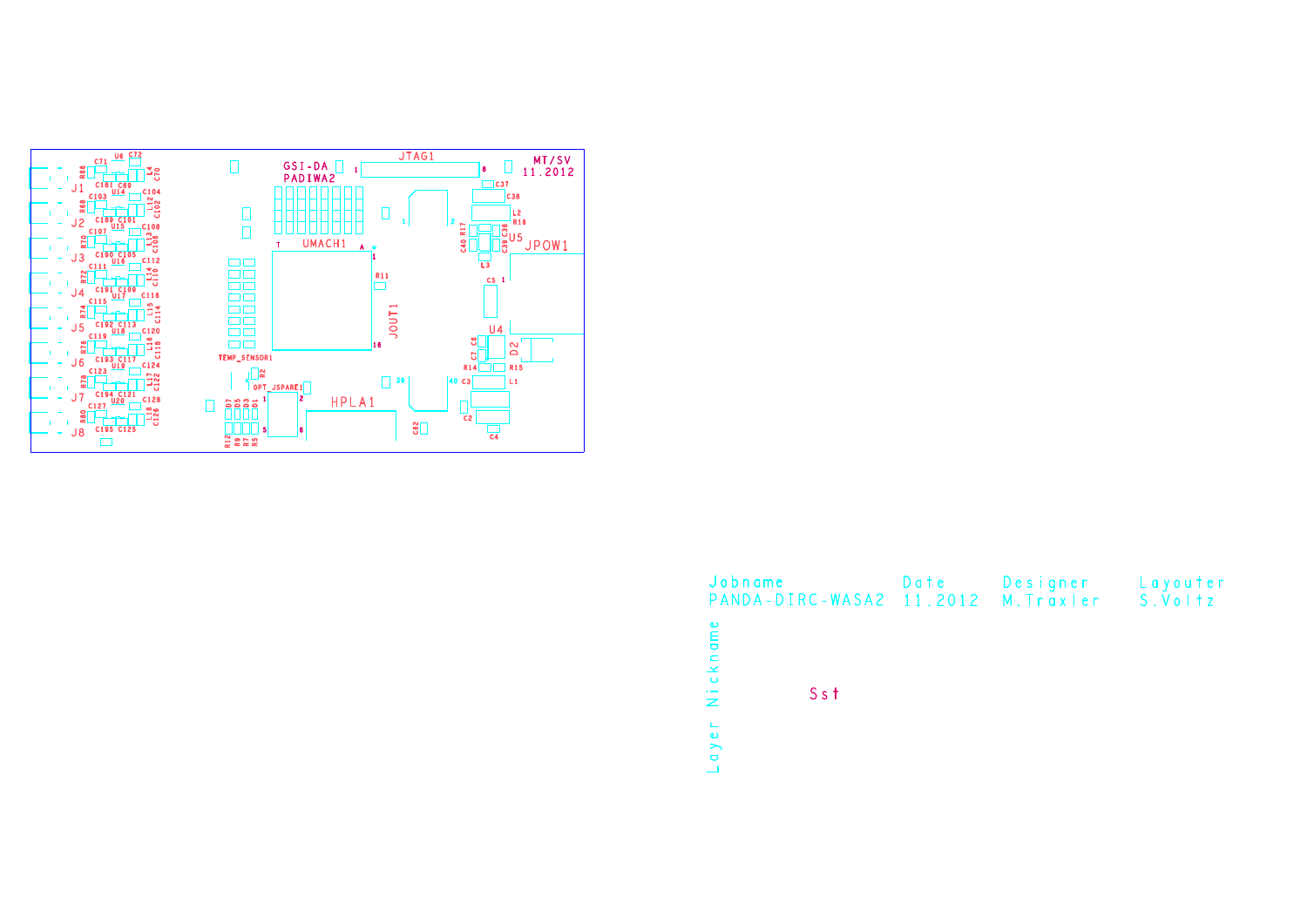

| Jobname                                      | Date | Designer | Layouter |
|----------------------------------------------|------|----------|----------|
| PANDA-DIRC-WASA2 11.2012 M. Traxler S. Voltz |      |          |          |
|                                              |      |          |          |
| ame                                          |      |          |          |
| Nickno                                       |      |          |          |
|                                              |      |          |          |
|                                              |      |          |          |
| S <sub>s</sub> b                             |      |          |          |
| $\sqsubseteq$<br>$\bullet$                   |      |          |          |
| $\rightarrow$<br>$\bullet$                   |      |          |          |
|                                              |      |          |          |